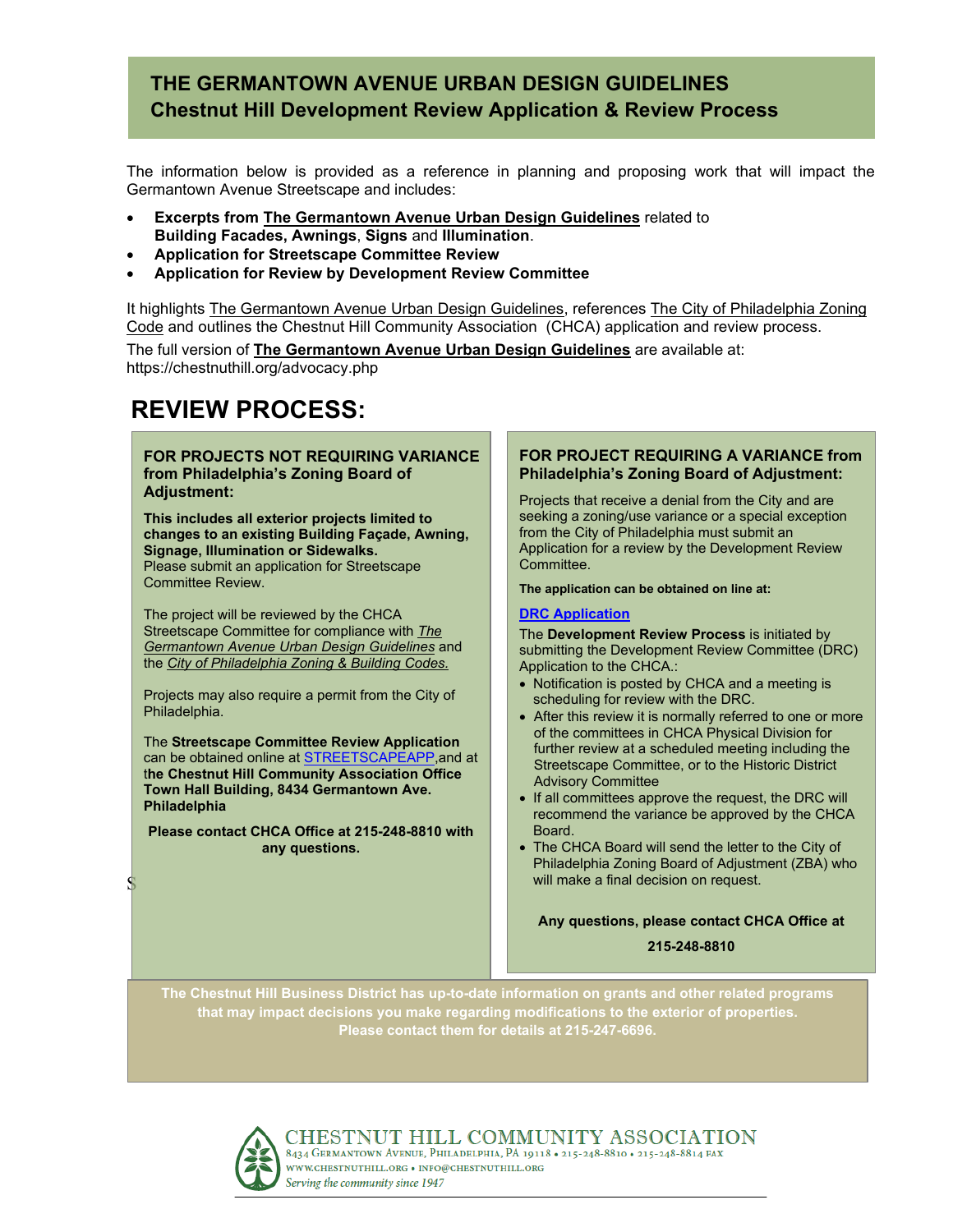# **THE GERMANTOWN AVENUE URBAN DESIGN GUIDELINES Chestnut Hill Development Review Application & Review Process**

#### **CODE REFERENCES:**

All work must conform to the requirements of the *City of Philadelphia Zoning Code* and *The Germantown Avenue Urban Design Guidelines*, whichever is more restrictive.

#### **Reference to the Philadelphia Zoning Code include but are not limited to:**

#### **Title 11 Streets**

- Section 11-505 Sidewalks Paving and other improvement by Owners
- Section 11-506 Alleys, Driveways and Retaining Walls
- Section 11-600 Construction, Encroachments and Projections over, on and under streets
- Section 11-603 Projections over streets
- Section 11-604 Encroachments upon and Obstructions over streets

#### **Title 14 Zoning and Planning**

- Section 14-100 General Provisions
- Section 14-200 Definitions
- Section 14-400 Base Zoning Districts
- Section 14-500 Overlay Zoning Districts
- Section 14-503 NCA Neighborhood Commercial Area Overlay
	- (3) Germantown Avenue
- Section 14-510 WWO (Wissahickon Watershed Overlay)
- Section 14-900 Signs
- Section 14-904 Accessory Sign Controls

#### *The Germantown Avenue Urban Design Guidelines*

The Guidelines are organized and refer to specific requirements for different areas of Germantown Avenue described as:

- Southern 7600-7900 Germantown Avenue
- Central 7900-8200 Germantown Avenue
- Northern 8223-8617 Germantown Avenue
- Top of the Hill 8612-8708 Germantown Avenue

#### **ADDITIONAL REFERENCE INFORMATION:**

#### **available at the CHCA Office in Town Hall Building, 8434 Germantown Avenue:**

- **Color Charts**
- Awning Types: Examples of preferred styles and canvas material, color and patterns
- Germantown Avenue Urban Design Guidelines, Full Version
- Streetscape Committee Review Application.
- Development Review Committee Application.

Please contact the CHCA office at 215-248-8810

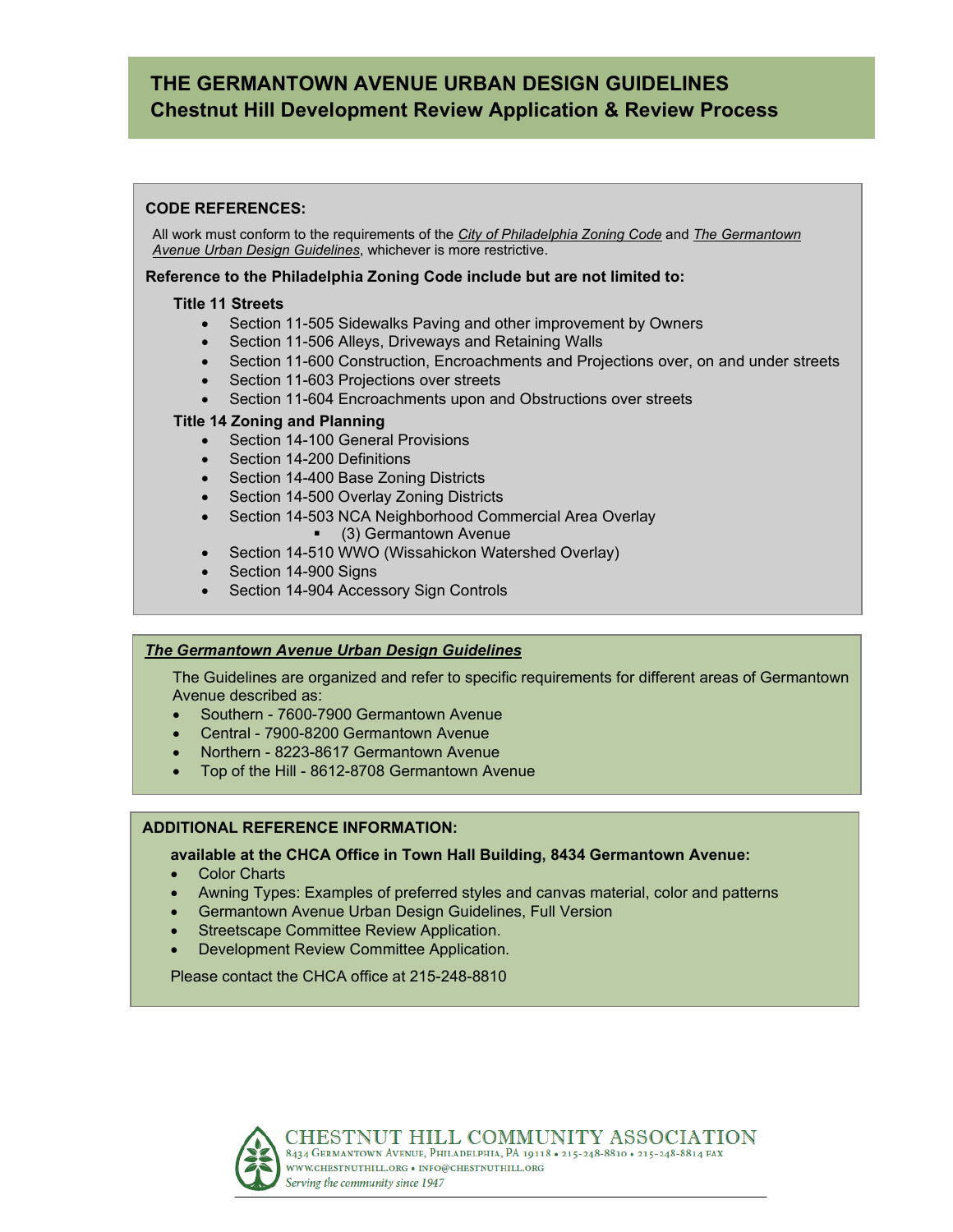# **SIGNS**

*Your establishment's sign is vital to your business—and is an important component of the streetscape. A walk up and down Germantown Avenue reveals a variety of signage; each one creates a valuable "first impression" for the business within.* 

*Chestnut Hill's signage guidelines are intended to be flexible, yet respectful of the Avenue's history and architecture. All elements of a sign are considered: the size of the sign in proportion to the building, relation to façade, lettering, colors, material, lighting and installation.* 

*Note: Please refer to accompanying pages for the Germantown Avenue Urban Design Guidelines excerpts related to changes in Building Façade, Awnings, Illumination and Sidewalks.*

Excerpts from the Guidelines related to the **Signs** on Germantown Avenue

- **Content:** The content of a sign should be restricted to the name, function and logo of the business.
- **Color:** Sign color and design should be based on the architectural style of the building and incorporate colors from a historic color chart, available in the CHCA office; see note below.
- **Illumination:** All sources of the sign's lighting must be hidden from view. The lighting should be shielded so that no direct light shines onto sidewalks, streets or adjacent properties.
- **Number:** Up to three (3) signs per business are allowed with approval by the CHCA.

#### **Wall Signs:**

- Wall signs are parallel and attached to an exterior wall of a building. A wall sign can be no more than 15% of the wall (including window and door openings) to which it is attached and no more than 12 square feet in area/size.
- Wall signs cannot obscure significant architectural features of the building.

#### **Projecting Signs:**

• A projecting sign must be in compliance with the Philadelphia Zoning Code (see section 14-904)

#### **Pylon (Freestanding) Signs:**

- Pylon signs are permanently anchored in the ground. **Pylon Signs should only be considered when wall-mounted signs cannot be used.**
- Pylon signs are not allowed in certain zoning designations on Germantown Avenue and Bethlehem Pike and if allowed should be behind the property line.
- The maximum size for the sign face (front area) is 12 square feet and the maximum height of the pylon sign is 6 feet.

#### **Interior Window Signs:**

- Interior window signs are defined as permanent, and painted or attached onto the inside surface of a building (or window) within the interior display area (that is visible to the street).
- Window signs cannot be more than 20% of the glass area of which they are a part. The area of window signs is included in the total calculation of allowable signage area.

*(See other side for more information)*



CHESTNUT HILL COMMUNITY ASSOCIATION 8434 GERMANTOWN AVENUE, PHILADELPHIA, PA 19118 . 215-248-8810 . 215-248-8814 FAX WWW.CHESTNUTHILL.ORG • INFO@CHESTNUTHILL.ORG Serving the community since 1947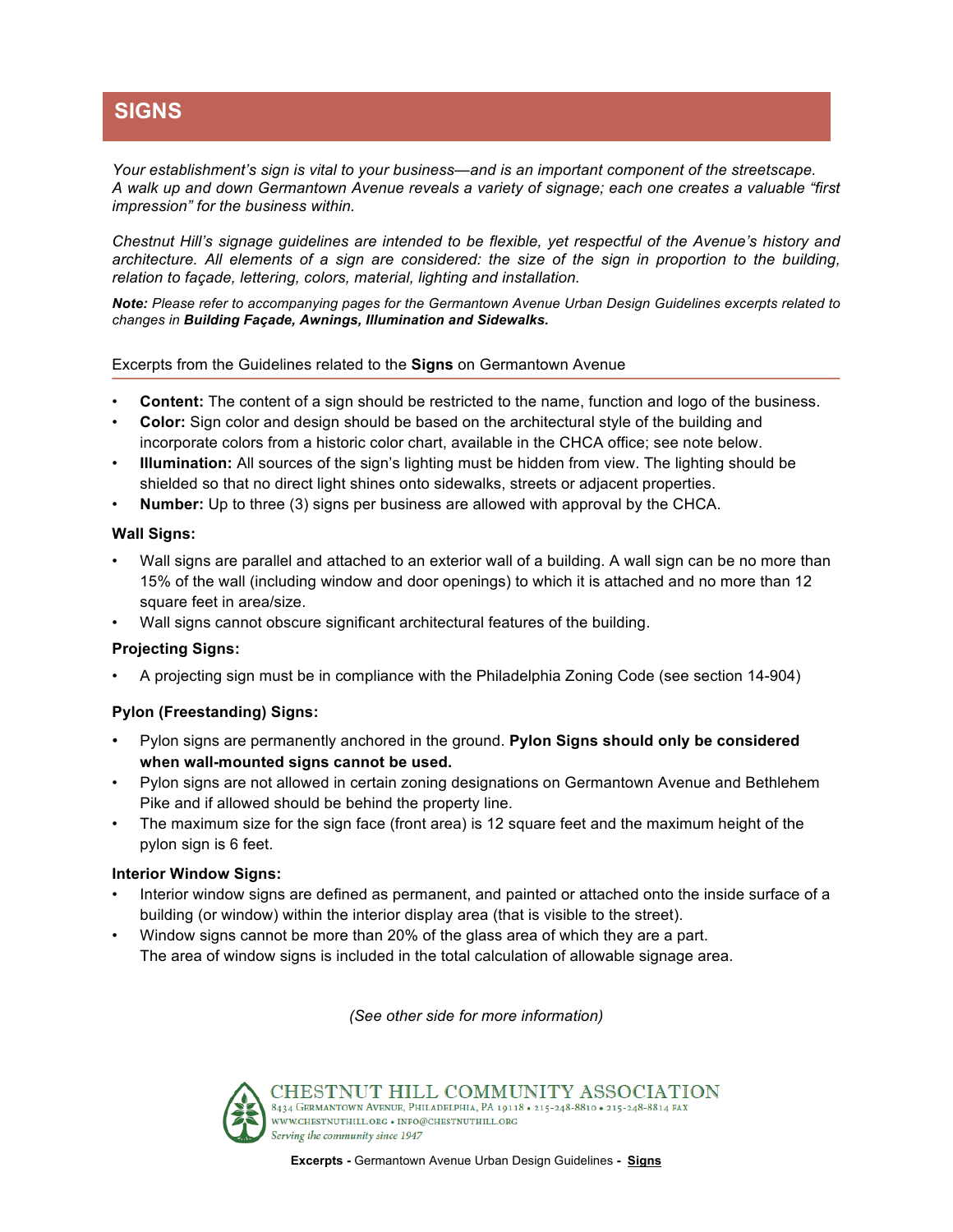# **SIGNS**

#### **Temporary Signs:**

- Temporary signs cannot have more than one dimension over 4 feet, nor have an area that exceeds 50 square feet.
- A temporary sign cannot extend over or into any street, alley, sidewalk or other public thoroughfare, nor can it prevent free entry or exit from any door, window or fire escape.
- A temporary sign can be displayed for only 60 days. Exceptions must be approved by the CHCA.
- Exemptions to the above can be found under *2.3J Exempted Signs* on page 15 of the Germantown Avenue Urban Guidelines document.
- Portable and sandwich board signs must be approved by the CHCA Streetscape Committee.

#### **Strictly Prohibited:**

- Plastic, internally lit or flashing signs
- Spinners, flags, balloons or pennants used for advertising purposes (see also "Temporary Signs")
- Billboards, Roof signs, and Off-premises and 'Accessory' signs on private property.

#### **How we define 'area'**

A sign's 'area' shall mean the space/square footage that includes the lettering, wording, logo and accompanying design on a background (open or closed), but excludes the framework and bracing. Where the sign consists of individual letters, designs, or symbols, painted onto or attached to a building, wall, awning or window the 'area' shall be the smallest rectangle that encompasses the letters, designs, or symbols.

#### **REVIEW PROCESS:**

**Installation of new SIGNS, changes or continuance of existing SIGNS, must be reviewed by the CHCA Streetscape Committee for recommendations in complying with the Germantown Avenue Urban Design Guidelines and City of Philadelphia Zoning Code.**

**In the case where changes require a variance before a permit is issued by the City of Philadelphia, submit a Development Review Committee Application to CHCA to initiate the Development Review Process necessary for appeal to The Zoning Board of Adjustment (ZBA). For an appointment, please call 215-248-8810.**

*Note: All work must conform to the requirements of the City of Philadelphia Zoning Code and Germantown Avenue Urban Design Guidelines, whichever is more restrictive.*

*All signage projects require a permit from the City of Philadelphia*.

 *project into right-of-way per Sections 11-603. The Philadelphia Zoning Code regulates Signs; number, size, type and illumination based on zoning designation of property, including but not limited to Sections 14-400, 14-900 and the extent signs can* 

**The Chestnut Hill Business District has up-to-date information on grants and other related programs that may impact decisions you make regarding modifications to the exterior of properties.** 

**Please contact them for details at 215-247-6696.** 



CHESTNUT HILL COMMUNITY ASSOCIATION 8434 GERMANTOWN AVENUE, PHILADELPHIA, PA 19118 . 215-248-8810 . 215-248-8814 FAX WWW.CHESTNUTHILL.ORG . INFO@CHESTNUTHILL.ORG Serving the community since 1947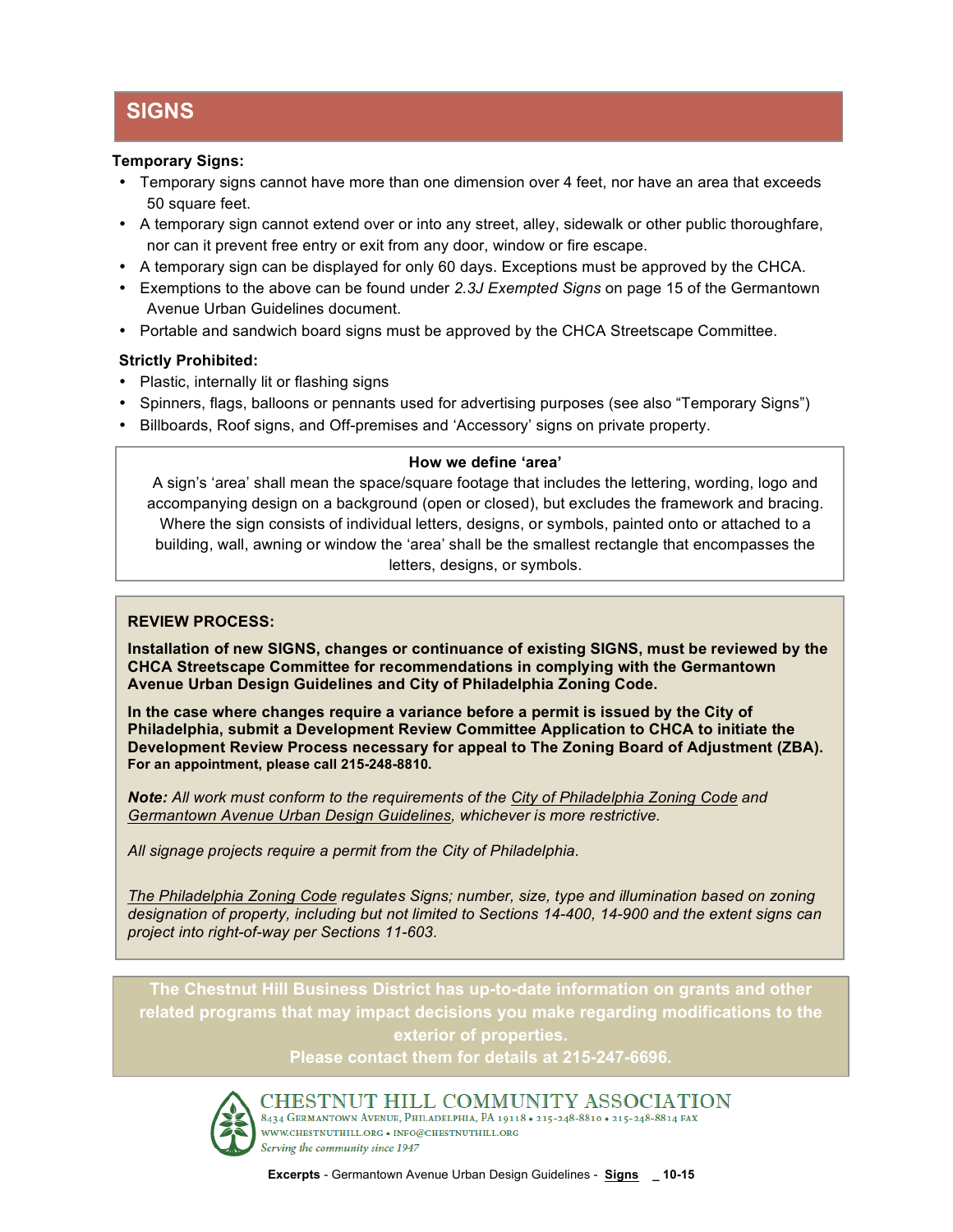# **AWNINGS**

*Awnings mark entries, cover and protect areas from sun, rain and snow, enhance the façades of buildings and provide color and variety in the streetscape. Together with Signage they create an important first impression of the business and have the most immediate impact on the appearance and appeal of the streetscape of this established, thriving and unique location in Philadelphia.* 

*Each particular use of an awning, at a side entry or over a front window or entrance must be approved.*

*Note: Please refer to accompanying pages for excerpts from the Germantown Avenue Urban Design Guidelines related to changes in Building Façade, Sign, Illumination and Sidewalks.* 

Excerpts from *Germantown Avenue Urban Design Guidelines* related to **Awnings**:

- **Design:** Should complement the building's architecture and the adjacent street uses.
- **Colors:** Should be selected to enhance the architectural style, harmonize with the colors of adjacent buildings and be sensitive to the fact that Chestnut Hill is a National Historic District.
- **Material:** Cloth, canvas or similar material.
- **Position:** The bottom edge of the awning must be at least **8** feet above the ground.
- **Graphics:** An awning may have the name of the business on the valance. If the business name is used on the valance, it becomes part of the calculation of the total square footage of allowable signage (please refer to "Wall Signs").
- **Mounting:** Hardware and fasteners used to attach signs to building must be obscured from view and installed so that building façade is not damaged, weakened or otherwise disfigured.
- **Examples:** Color charts, canvas color/patterns and preferred Awning designs are available at the Town Hall Building; see address below.

#### **REVIEW PROCESS:**

**Installation of or changes to an AWNING must be reviewed by the CHCA Streetscape Committee for recommendations in complying with the Germantown Avenue Urban Design Guidelines and the City of Philadelphia Zoning Code. For an appointment, please call 215-248-8810.**

**In the case where changes require a variance before a permit is issued by the City of Philadelphia, submit a Development Review Committee Application to CHCA to initiate the Development Review Process necessary for appeal to The Zoning Board of Adjustment (ZBA).** 

*Note: All work must conform to the requirements of the City of Philadelphia Zoning Code and Germantown Avenue Urban Design Guidelines, whichever is more restrictive.*

*The Philadelphia Zoning Code regulates any projection from building into a right-of-way - this includes Awnings, per Sections 11-603, 14-904.* 

**The Chestnut Hill Business District has up-to-date information on grants and other related programs that may impact decisions you make regarding modifications to the exterior of properties.** 

**Please contact them for details at 215-247-6696.** 



CHESTNUT HILL COMMUNITY ASSOCIATION 8434 GERMANTOWN AVENUE, PHILADELPHIA, PA 19118 . 215-248-8810 . 215-248-8814 FAX WWW.CHESTNUTHILL.ORG . INFO@CHESTNUTHILL.ORG Serving the community since 1947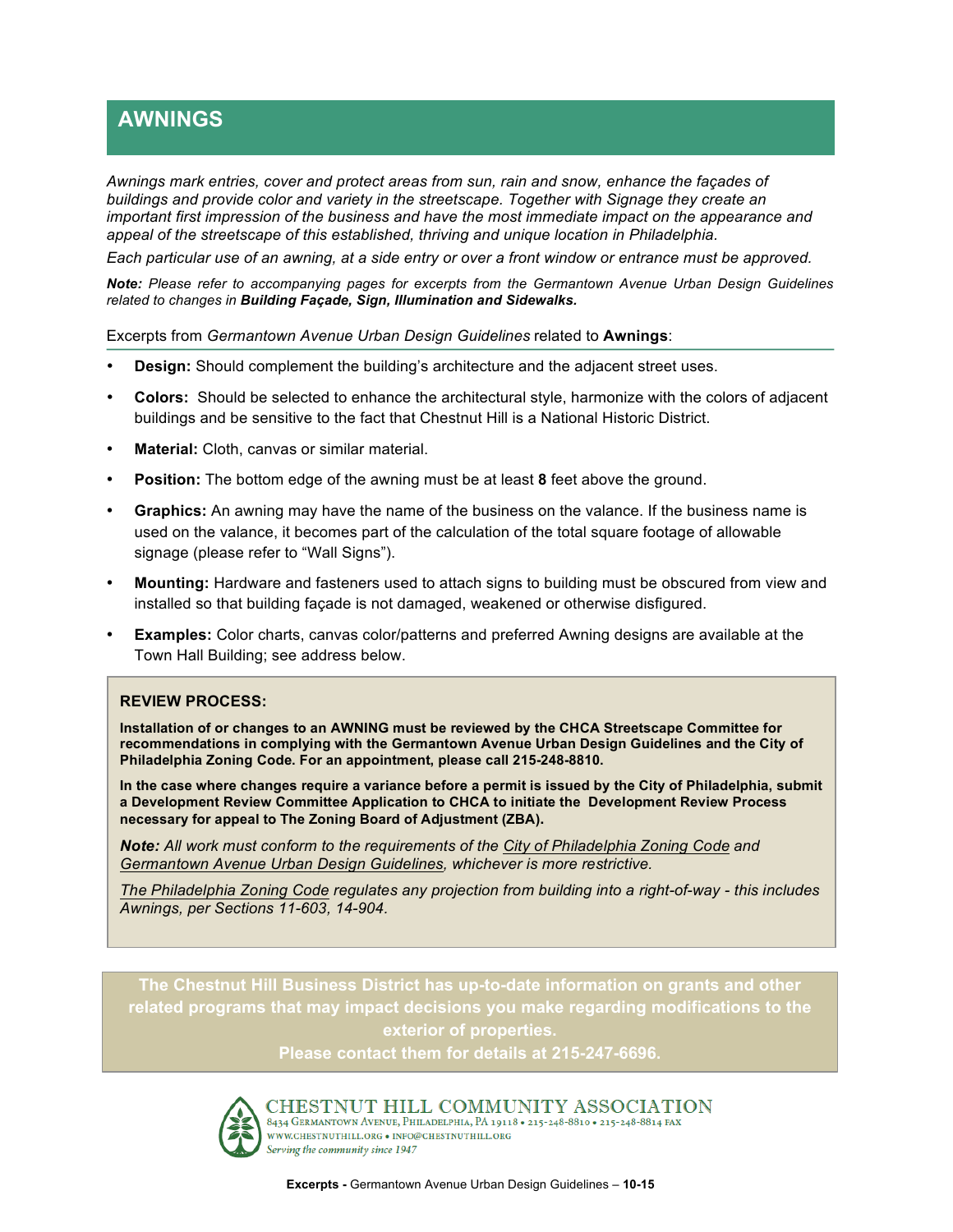# **ILLUMINATION**

*Lighting installed on the exterior of the building façade, to provide illumination of signage, general accent lighting to enhance the appearance of the building or installed inside a store window or display area to showcase a retailer's wares is encouraged. It can make the individual building facades and retail shops more dramatic and memorable and contribute to the evening and night time ambiance of the streetscape, making it safer for pedestrians*.

*Note: Please refer to accompanying pages for the Guidelines excerpts related to changes in Building Facades, Signage, Awnings and Sidewalks.*

Excerpts from the Guidelines related to the **Illumination** on Germantown Avenue:

- **Sign Illumination:** See Excerpts for 'Signs', for code requirements and restrictions of signage illumination.
- **Light Levels:** During evening and night, lighting levels within stores should be lower than light levels on the street. Harsh overhead lighting such as provided by many fluorescent fixtures are discouraged, on any level inside buildings where they are visible from the street, especially those which remain on in evening hours of operation when sunset is before end of business hours.
- **Window Displays:** displays should be illuminated, especially those in windows so they are easily visible from the street. This illumination should not be directed at the street or inside shop in a manner that draws attention to the dark interior and should be of an intensity and temperature that brings items in the window in focus.
- **Light Spill:** Ground, Pole and building mounted lighting should be shielded from view except for low voltage sources of 15 watts or less and not spill on to adjacent properties or cast shadows on sidewalks or open areas.
- **Low profile and low-height lighting** of planting and paved areas is recommended, particularly where it will improve pedestrian safety.

#### **REVIEW PROCESS:**

**Addition of or changes to Illumination and Illumination of Signage must be reviewed by the CHCA Streetscape Committee for recommendations in complying with the Germantown Avenue Urban Design Guidelines and the City of Philadelphia Zoning Code. For an appointment, please call 215-248-8810.**

**In the case where changes require a variance before a permit is issued by the City of Philadelphia, submit a Development Review Committee Application to CHCA to initiate the Development Review Process necessary for appeal to The Zoning Board of Adjustment (ZBA).**

*Note: All work must conform to the requirements of the City of Philadelphia Zoning Code and Germantown Avenue Urban Design Guidelines, whichever is more restrictive.*

*The Philadelphia Zoning Code regulates illumination of signs, per Section 14-904.*

**The Chestnut Hill Business District has up-to-date information on grants and other related programs that may impact decisions you make regarding modifications to the exterior of properties.** 

**Please contact them for details at 215-247-6696.** 



CHESTNUT HILL COMMUNITY ASSOCIATION 8434 GERMANTOWN AVENUE, PHILADELPHIA, PA 19118 . 215-248-8810 . 215-248-8814 FAX WWW.CHESTNUTHILL.ORG • INFO@CHESTNUTHILL.ORG Serving the community since 1947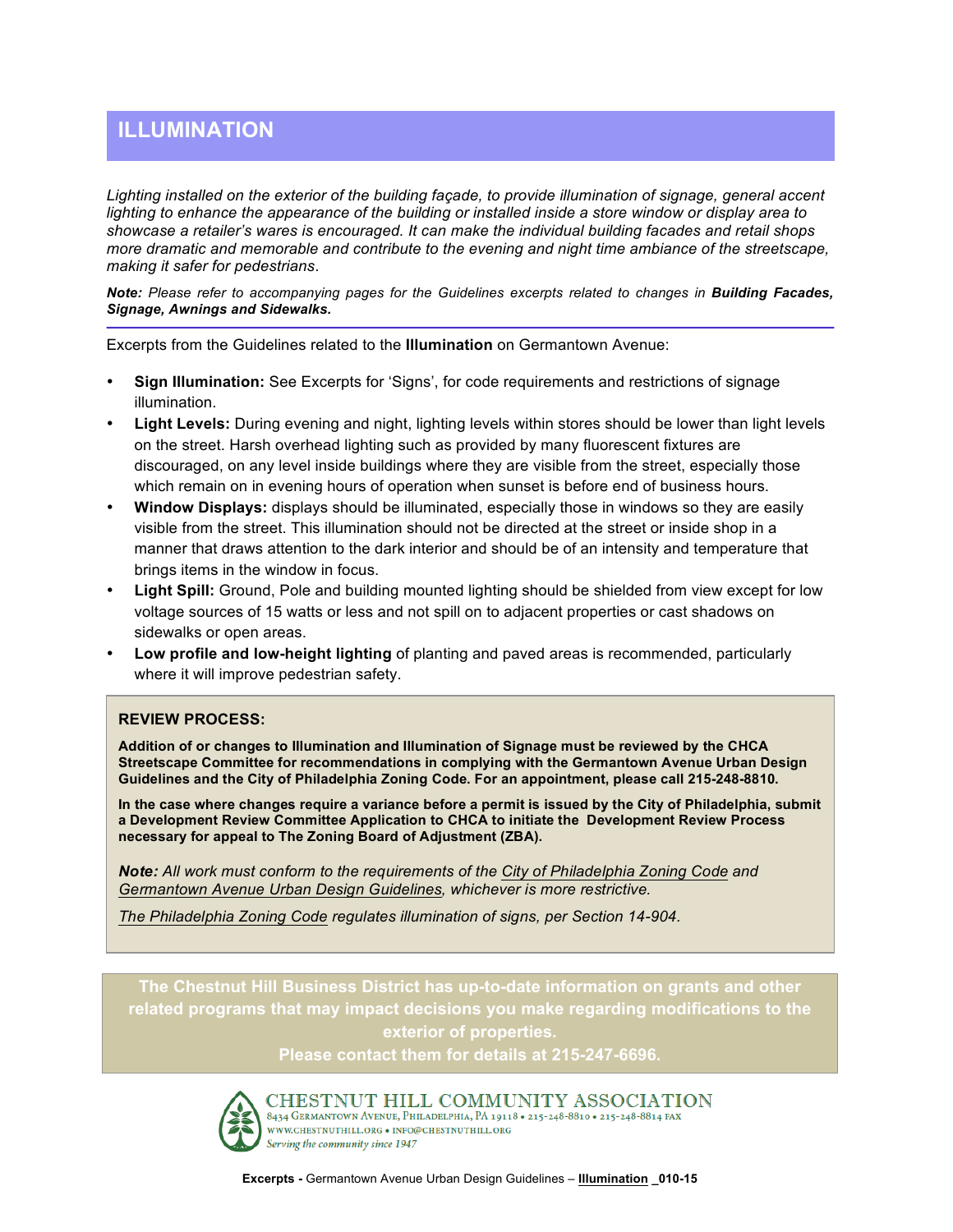# **BUILDING FACADES**

*The principal front of the building facing Germantown Avenue is an integral part of your establishment and of the street that supports your business.* 

*Note: Please refer to accompanying pages for the Guidelines on Signage, Awnings, Illumination, and Sidewalks.*

Excerpts from the Guidelines related to the **Building Facades** on Germantown Avenue:

- **Colors** should be selected to enhance the architectural style, harmonize with the colors of adjacent buildings and be sensitive to the fact that Chestnut Hill is a National Historic District. Color charts are available at the Town Hall Building, See note below.
- **Blank Facades;** buildings should have no blank façade on any floor facing Germantown Avenue or those portions of Bethlehem Pike in the Historic and Business Improvement District.
- **Proportions of Openings:** The width and height of doors, windows and entrances shall be visually compatible with adjacent conforming properties and open space. Large expanses of glass should be subdivided to achieve a scale and modulation compatible with the essential historic scale of the street and enhance the pedestrian experience of the street.
- **Materials** used for repair or renovation of Facades should be natural materials including but not limited to stone, brick, stucco and wood. The choice of all building material should be compatible with surrounding buildings and 'appropriate' according to the Department of Interior Standards for Rehabilitation and Guidelines for Rehabilitating Historic Buildings.
- **Façade Width**: Please refer to the complete Germantown Avenue Guidelines if constructing or subdividing a building.
- **Building Entrances** should be at grade. Please refer to the complete Germantown Avenue Guidelines if constructing or subdividing a building.

#### **REVIEW PROCESS:**

**Changes to a BUILDING FACADE must be reviewed by the CHCA Streetscape Committee for recommendations in complying with Germantown Avenue Urban Design Guidelines and the City of Philadelphia Zoning Code. For an appointment, please call 215-248-8810.**

**In the case where changes require a variance before a permit is issued by the City of Philadelphia, submit a Development Review Committee Application to CHCA to initiate the Development Review Process necessary for appeal to The Zoning Board of Adjustment (ZBA).**

*Note: All work must conform to the requirements of The City of Philadelphia Zoning Code and Germantown Avenue Urban Design Guidelines.*

*The Philadelphia Zoning Code regulates any projection from a building into a right-of-way, this includes but not limited to signs, awnings, canopies, marquees, bulk windows, cellar access doors and steps, wheelchair elevators, porches, architectural embellishments such as columns, pilasters per Title 11, Chapter 600.*

**The Chestnut Hill Business District has up-to-date information on grants and other related programs that may impact decisions you make regarding modifications to the exterior of properties.** 

**Please contact them for details at 215-247-6696.** 



CHESTNUT HILL COMMUNITY ASSOCIATION 8434 GERMANTOWN AVENUE, PHILADELPHIA, PA 19118 . 215-248-8810 . 215-248-8814 FAX WWW.CHESTNUTHILL.ORG . INFO@CHESTNUTHILL.ORG Serving the community since 1947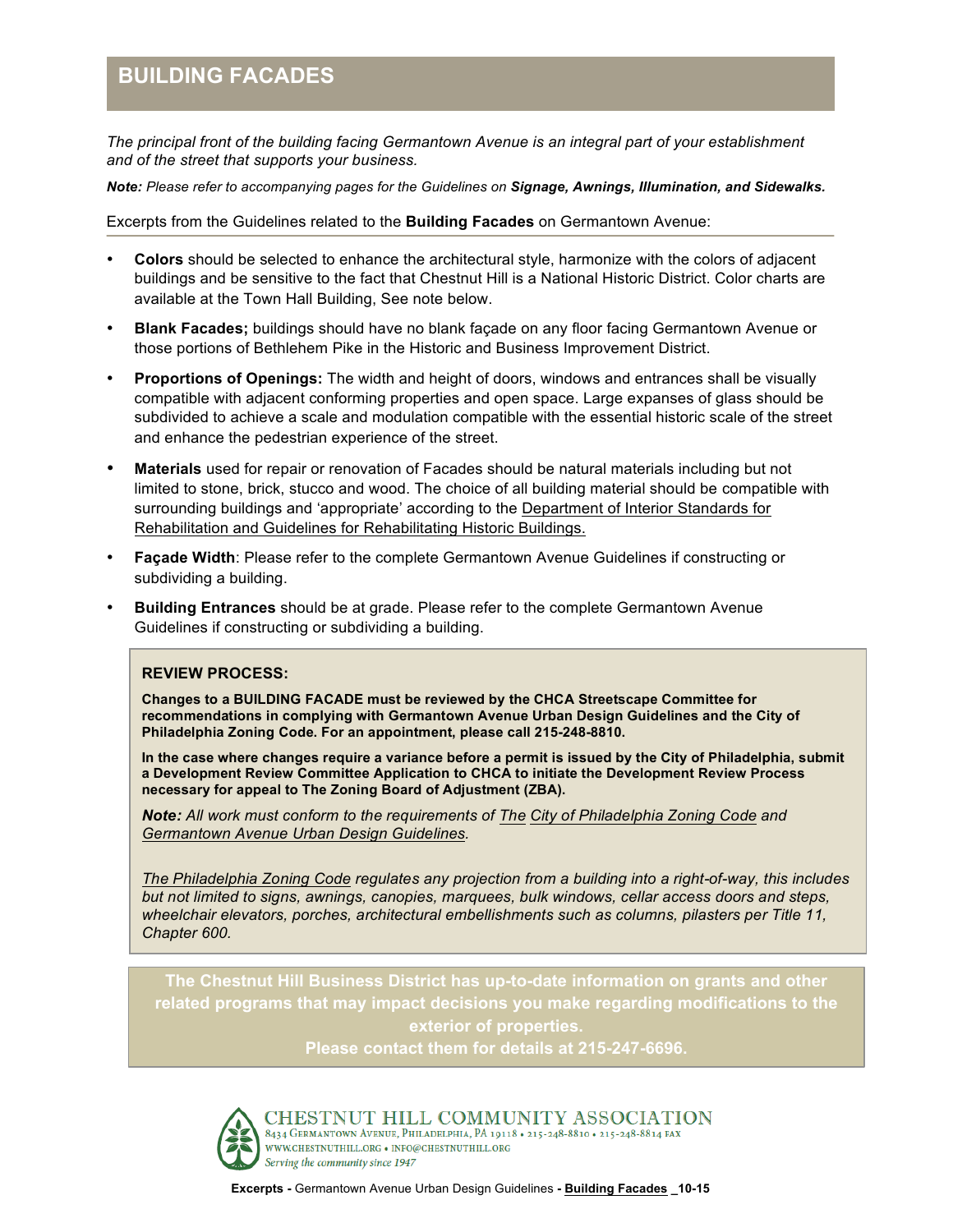# **SIDEWALKS**

*Chestnut Hill sidewalks display a variety of styles, materials, and conditions. They are an important component of the streetscape, and merit appropriate choices when repairing or replacing.*

*Note: Please refer to accompanying pages for Guidelines excerpts on Awnings, Signage, Building Facades, and Illumination.* 

Excerpts from the Guidelines related to the **Public Sidewalks and Pedestrian Throughways**:

- **Public sidewalks and pedestrian throughways** should provide a unity of design and appearance in harmony with surrounding walkway surfaces while ensuring pedestrian safety. The diversity of paving materials (brick, flagstone, Belgian block pavers, etc.) is encouraged along sidewalks, private alleyways, pathways, courtyards, and entrances to parking lots and stores. Wherever possible, plantings along pedestrian throughways should be preserved and enhanced. Macadam is not to be used under any circumstances.
- **Repairing and replacing:** Sidewalks are the responsibility of the property owner to maintain. We recommend proactively repairing and replacing as is possible, based upon a plan that is consistent with the Guidelines, and respectful of existing surrounding sidewalk styles and materials. The existing variety of brick, flagstone, and [appropriate] concrete are all encouraged. The Streetscape Committee can provide guidance for materials selection, colors, and resources. Please contact us before contracting for sidewalk repair or replacement.

#### **REVIEW PROCESS:**

**Changes to SIDEWALKS must be reviewed by the CHCA Streetscape Committee for recommendations in complying with Germantown Avenue Urban Design Guidelines and the City of Philadelphia Zoning Code.**

for appeal to The Zoning Board of Adjustment (ZBA). For an appointment, please call 215-248-8810. **In the case where changes require a variance before a permit is issued by the City of Philadelphia, submit a Development Review Committee Application to CHCA to initiate the Development Review Process necessary** 

*Note: All work must conform to the requirements of The City of Philadelphia Zoning Code and Germantown Avenue Urban Design Guidelines.* 

*The Philadelphia Zoning Code regulates any projection from a building into a right-of-way, this includes but not limited to signs, awnings, canopies, marquees, bulk windows, cellar access doors and steps, wheelchair elevators, porches, architectural embellishments such as columns, pilasters per Title 11, Chapter 600.*

**The Chestnut Hill Business District has up-to-date information on grants and other related programs that may impact decisions you make regarding modifications to the exterior of properties. Please contact them for details at 215-247-6696.** 



CHESTNUT HILL COMMUNITY ASSOCIATION 8434 GERMANTOWN AVENUE, PHILADELPHIA, PA 19118 . 215-248-8810 . 215-248-8814 FAX WWW.CHESTNUTHILL.ORG • INFO@CHESTNUTHILL.ORG Serving the community since 1947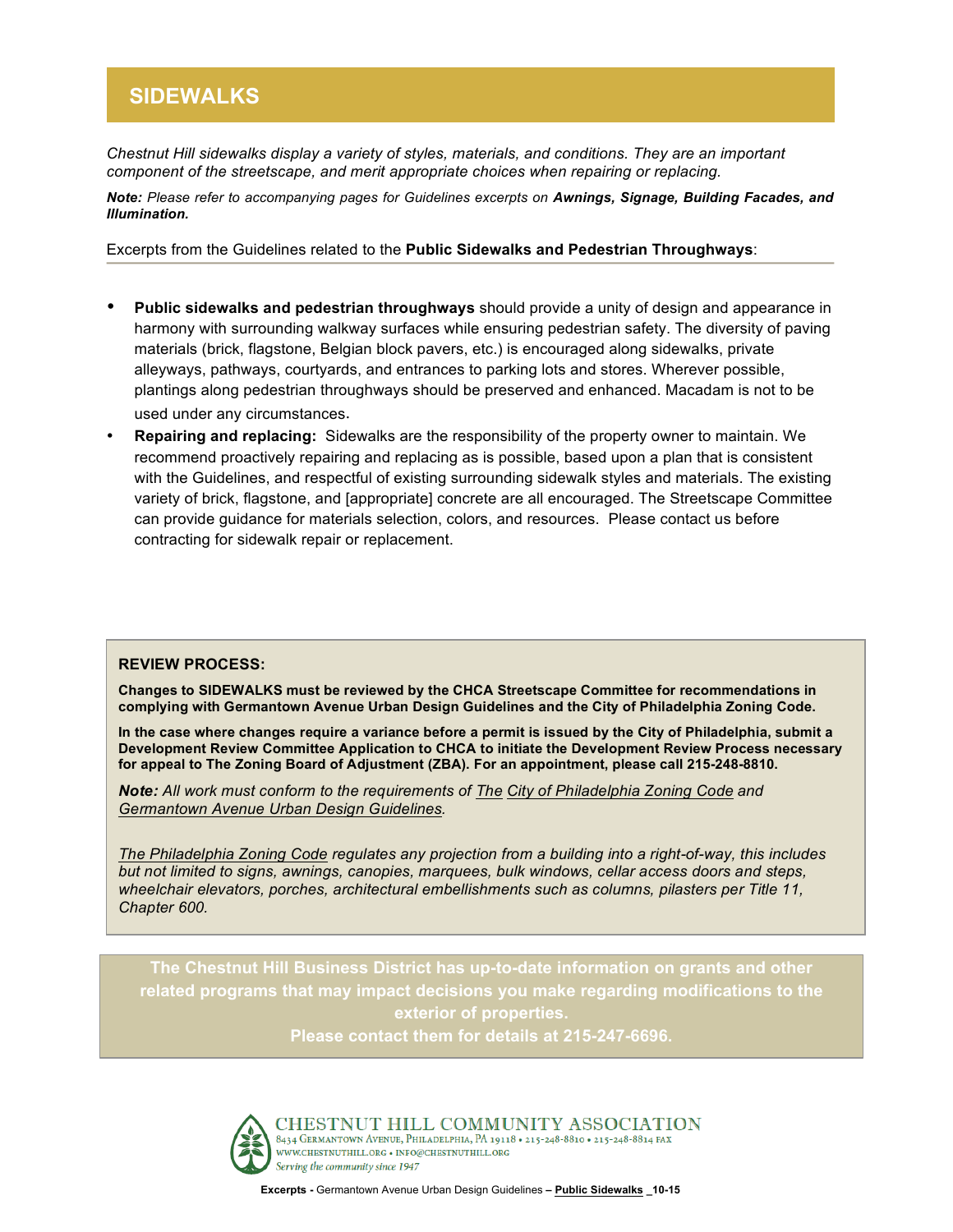## **RECOMMENDED GUIDELINES**

The recommended guidelines cover development and renovation in the Germantown Avenue Commercial Area. These guidelines are intended for use by developers and review committees, as well as the community as a whole.

## **1.0 THE GERMANTOWN AVENUE COMMERCIAL AREA**

#### **1.1 Description**

The Germantown Avenue Commercial Area (GACA) consists of the commercially and residentially zoned sites along Germantown Avenue from Chestnut Hill Avenue to the abandoned Pennsylvania Railroad viaduct south of Cresheim Valley Road, Bethlehem Pike from Newton Street to its intersection with Germantown Avenue, and the commercial sites one block on either side of Germantown Avenue and Bethlehem Pike. The block of Winston Road Between Mermaid Lane and Moreland Avenue is to be considered part of the Germantown Avenue Commercial Area as well.

#### **1.2 Purpose of the Guidelines**

The purpose of the design guidelines is to ensure that changes in the nature of the roadway and sidewalks, construction of new buildings, renovation of existing buildings, and landscaping (both existing and new) contributes to the maintenance and enhancement of the historic character of the Germantown Avenue Commercial Areas and of the residential properties adjoining it. These guidelines are designed to create visual harmony with the village character and ambiance of Germantown A venue. At the same time, they allow property owners, developers and architects freedom to express their own design values and creativity.

The village character of Chestnut Hill is expressed within the commercial area by the following diverse elements:

a) open spaces -- greens, parks, squares

## **1.4 Parking**

The purpose of this section is to provide guidelines for the inclusion of parking areas within the GACA. The guidelines attempt to reconcile the often conflicting requirements of automobile and pedestrian. The underlying assumption of this section is that pedestrian needs are primary and vehicle requirements secondary. To integrate parking successfully within the GACA, design must recognize and address sensitively the pedestrian scale evident throughout these guidelines.

Parking demand is a direct function of business type: Careful consideration should be given to anticipated uses of sites under discussion. Uses generating heavy parking demand are prohibited unless they are able to supply adequate parking. In general, high turnover, low average ticket businesses generate the greatest parking requirements while low turnover, high average ticket enterprises generate somewhat less parking demand.

a) Parking areas within setbacks at the front of buildings are prohibited.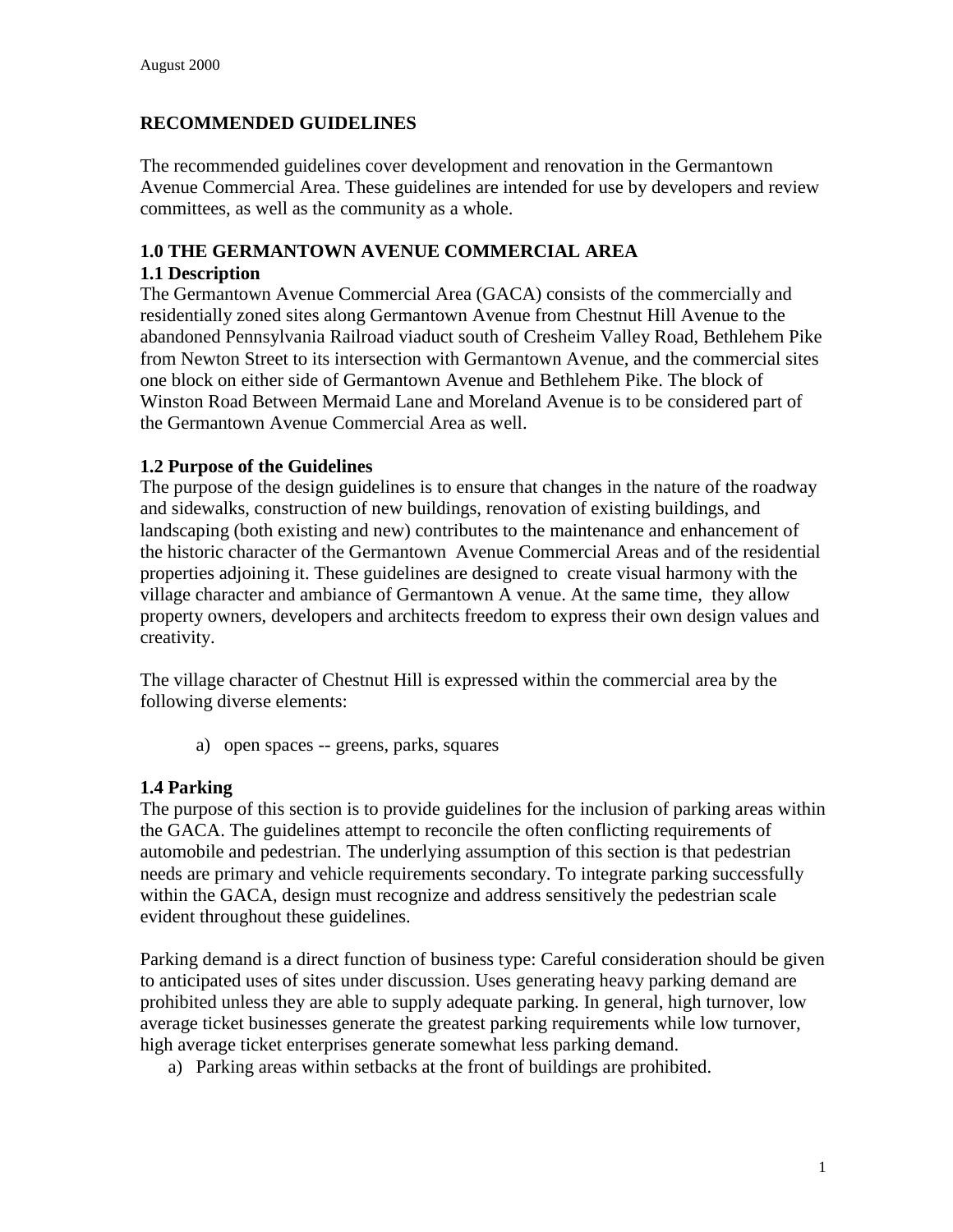- b) New curb cuts on Germantown Avenue are not to be allowed without a professional traffic study of the square block in which the site under discussion is located, and of adjacent blocks
- c) Parking must be at the rear or side of buildings with minimal visibility of cars from sidewalks. Either planted materials and / or walls and fences should be used to screen cars from view. Every effort must be made to minimize the intrusion of light into surrounding properties. Lighting standards with ornamental detail sensitive to surrounding architecture are strongly encouraged. Wherever possible, shields to direct light flow should be used.
- d) Signs that indicate the location of parking lots must be clearly marked in order to ensure safe passage for both pedestrians and motorists. Pedestrian crosswalks of a material contrasting to lot paving are encouraged.
- e) The village character of Chestnut is enhanced by the existence of small dispersed parking lots. Within these lots, top priority should be given to the preservation of existing vegetation, especially large trees, regardless of species. Generous landscaping within the interior of any parking lot is encouraged in order to minimize open expanses of barren asphalt paving. The use of overarching canopy trees to provide a sense of enclosure and the use of under planting with smaller trees, shrubs and ground cover to provide pedestrian interest is also encouraged. Careful consideration should be given to the transition between parking lot and sidewalk.

Buffers appropriate to the site and scale of adjourning residential property are needed to soften the visual impact of the parking lot on residential neighbors. Planters and barrels along sidewalks and window boxes on attendant structures will soften harsh lines within the site.

- f) It is important that every effort be made to ensure pedestrian and vehicular safety at points of access to all parking lots.
- g) Wherever feasible, The Chestnut Hill Parking Foundation should be retained as parking lot management agent. The community-run parking system will provide accountability for property owners as well as ease of use and access for customers.
- h) Metered parking should continue in those areas of the GACA in which it is now provided. The two-hour parking restriction should be enforced to encourage shopper parking and discourage all-day parkers on the meters. In areas not currently served by parking meters, installation of them will be necessary as parking demand builds in response to increased development. Side streets should be metered only within the bounds of the GACA. Removal of parking meters to encourage improved traffic flow should be carefully evaluated to prevent reduction of available parking within the GACA.

## **1.5 Trolley Service**

The community should strive to keep trolley service on Germantown Avenue for the following diverse reasons:

a) Trolleys are less polluting that diesel buses and private automobiles.

b) Trolleys tend to restrict the flow of high speed traffic on the Avenue slightly more than buses and thus keep it safer and more congenial as a shopping street.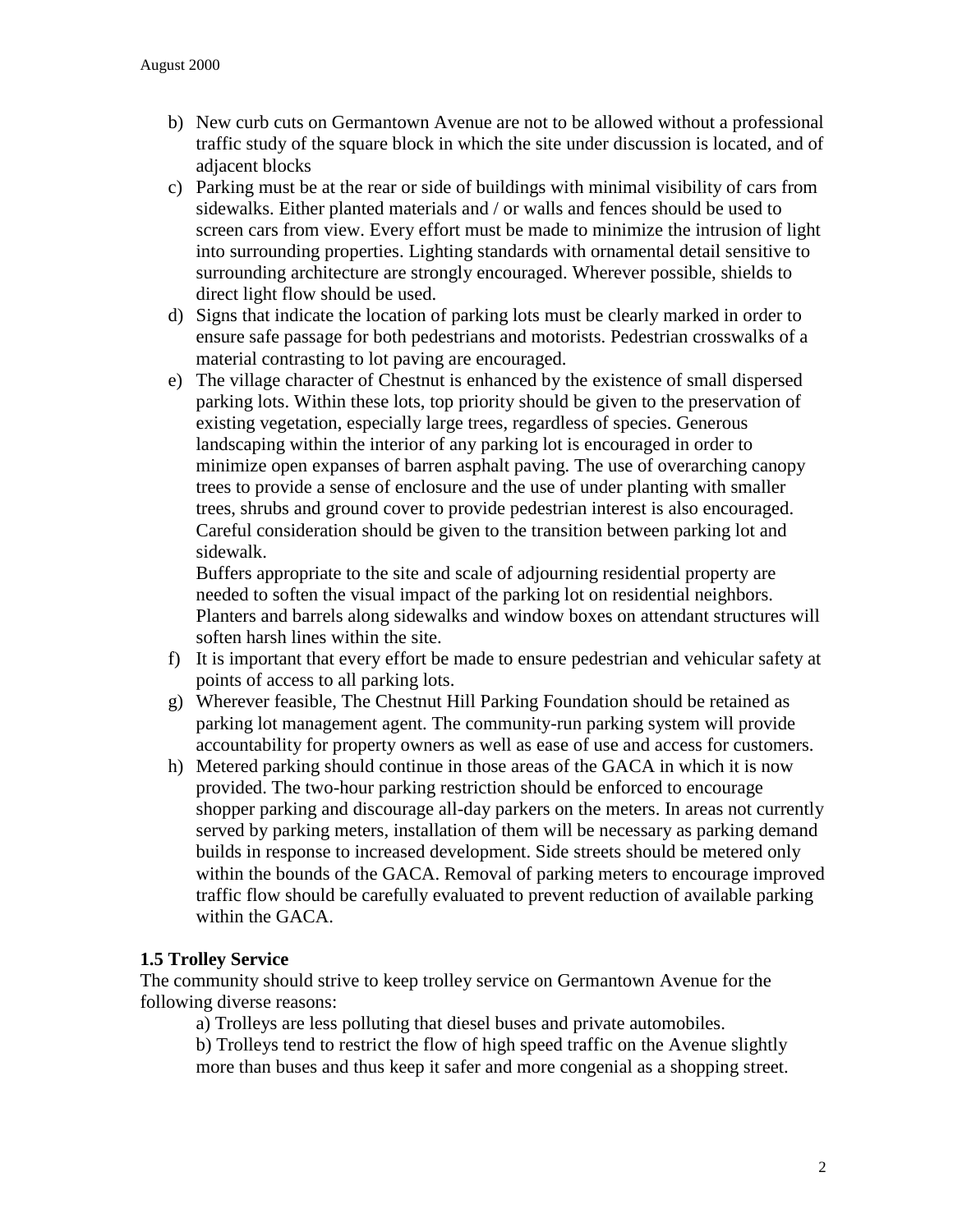c) Buses can pass and be passed on the left. This would be a hazard on Germantown Avenue.

- d) Trolleys help maintain the character of the Avenue.
- e) Trolleys also provide public transportation and access to the Avenue.

### 1.6 **Historic Structures**

Exterior alterations of those buildings along Germantown Avenue open to public view that have been identified as "significant" or "contributing" are required to follow the guidelines developed by the Secretary of the Interior's Standards for Rehabilitation (revised 1983). In addition, the review process for Historic Structures should include critique and comment by the Chestnut Hill Conservancy's Historic District Advisory Council.

- 1.7 The following additional standards shall apply to evaluation of the appropriateness of a proposed alteration to an historic structure:
	- a) Every reasonable effort shall be made to use the property for its originally intended purpose or to provide a compatible use requiring minimal alteration.
	- b) The distinguishing characteristics of the property shall not be destroyed. The removal or alteration of any historic material or distinctive architectural feature shall be avoided whenever possible.
	- c) Each property shall be recognized as a product of its own time. Alterations that have no historical basis and that seek to create an earlier appearance shall be discouraged.
	- d) Changes that have taken place over the course of time are evidence of the property's history and environment. These changes may have acquired significance in their own right and, if so, this significance shall be respected.
	- e) Distinctive stylistic features and examples of craftsmanship that characterize a property shall be treated with sensitivity.
	- f) Deteriorated architectural features shall be repaired rather than replaced wherever possible. In the event replacement is necessary, the new material shall match the material being replaced in composition, design, color, texture and other visual qualities. Repair or replacement of missing architectural features shall be based on accurate duplication of features, substantiated by historic, physical, or architectural elements from other structures.
	- g) The gentlest means possible shall be used to clean the property's surface if necessary. Sandblasting and other cleaning methods that will damage the historic building material are prohibited.
	- h) Contemporary design for alteration to a property shall not be discouraged when such alteration does not destroy significant historical, architectural or cultural material and if the design is compatible with the size, scale, color, material and character of the property, its environment, and surrounding contributing properties.
	- i) Wherever possible, a new addition or alteration shall be accomplished so that its future removal will not impair the essential form and integrity of the structure.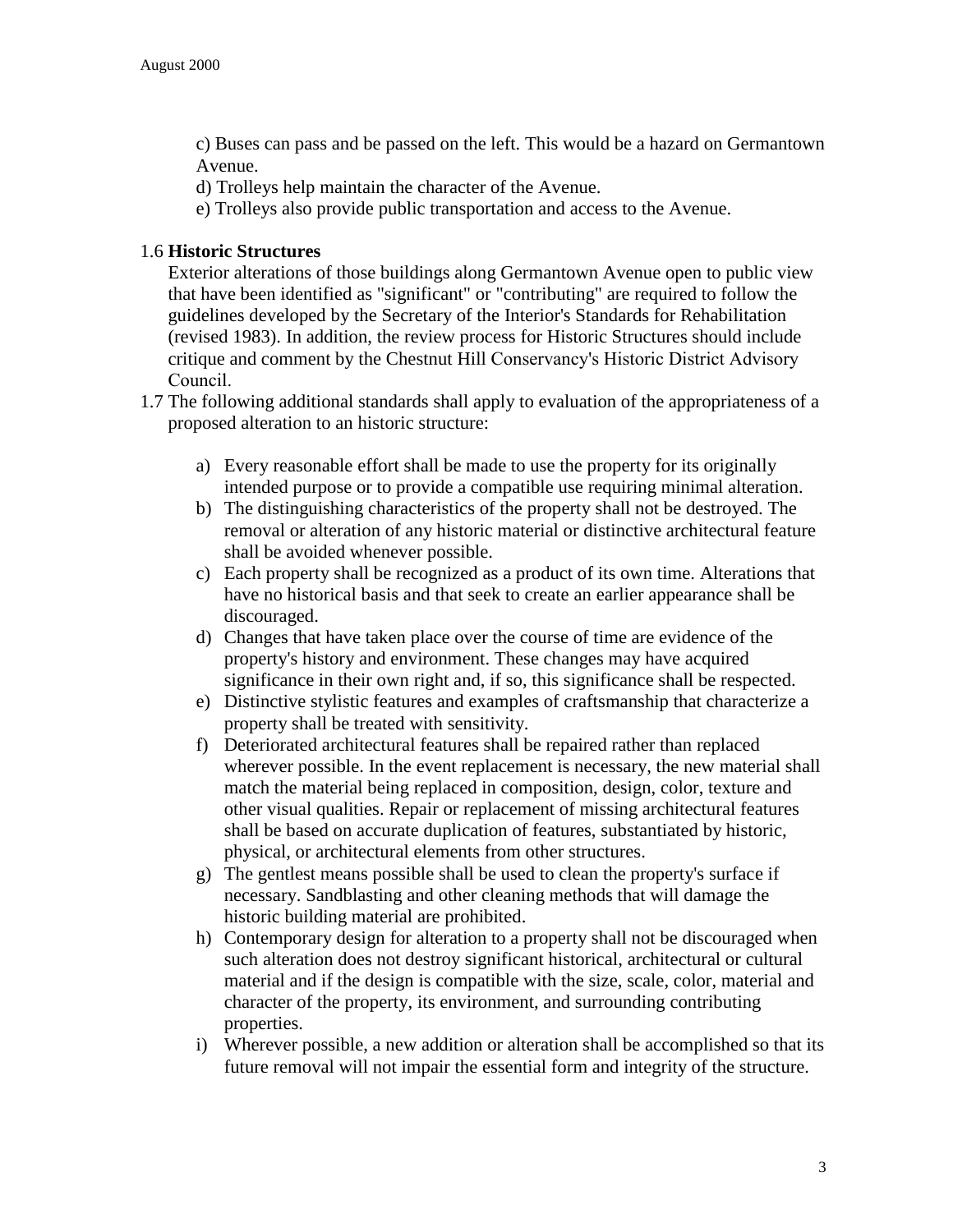## **1.7 Wissahickon Watershed Development Ordinance**

All future development should comply with the Wissahickon Watershed Development Ordinance.

#### **1.8 Organization of the Guidelines**

The guidelines are divided into five major parts. The first part deals with Germantown Avenue / Bethlehem Pike within the study area as a whole; the rest deals with the sub areas of Germantown A venue Commercial Area.

The structure is as follows:

**2.0 Germantown Avenue / Bethlehem Pike as a Whole**

- **3.0 Top of the Hill**
- **4.0 Northern Germantown Avenue**

**5.0 Central Germantown Avenue**

**6.0 Southern Germantown Avenue**

# **2.0 GERMANTOWN AVENUE / BETHLEHEM PIKE AS A WHOLE**

#### **2.1 Description**

The area consisting of the 7600 to 8600 blocks of Germantown Avenue, that portion of the 8700 block south of the Free Library and the Historical Society building, and that portion of Bethlehem Pike between its intersection with Germantown Avenue and Newton Street. Winston Road between Mermaid Lane and Moreland Avenue forms part of this area.

#### **2.2 Purpose**

The purposes of the guidelines pertaining to this area are:

a) to achieve a sense of unity for the GACA, while allowing each part of the Avenue to have its own character and to allow diversity in building design.

b) to improve the present environmental quality of the streets and sidewalks of the GACA without imposing a shopping-mall-like appearance on the street.

## **2.3 Design Elements**

## **2.3A Cartway**

The Belgian blocks give the road much of its visual character, while the concrete midsection makes driving more pleasant. Thus the paving materials should remain. It is important to maintain the current trolley tracks for the energy saving benefits of mass transportation. The cartway of Germantown Avenue should retain its present surface materials. Wherever removed, Belgian block should be replaced within 30 days.

b) The surface material at pedestrian crossings should be poured-in-place concrete with a non-skid textured surface. Crosswalk striping should be well-maintained for pedestrian safety.

c) It is necessary to preserve, wherever possible, the bluestone curbs on Germantown Avenue and Bethlehem Pike.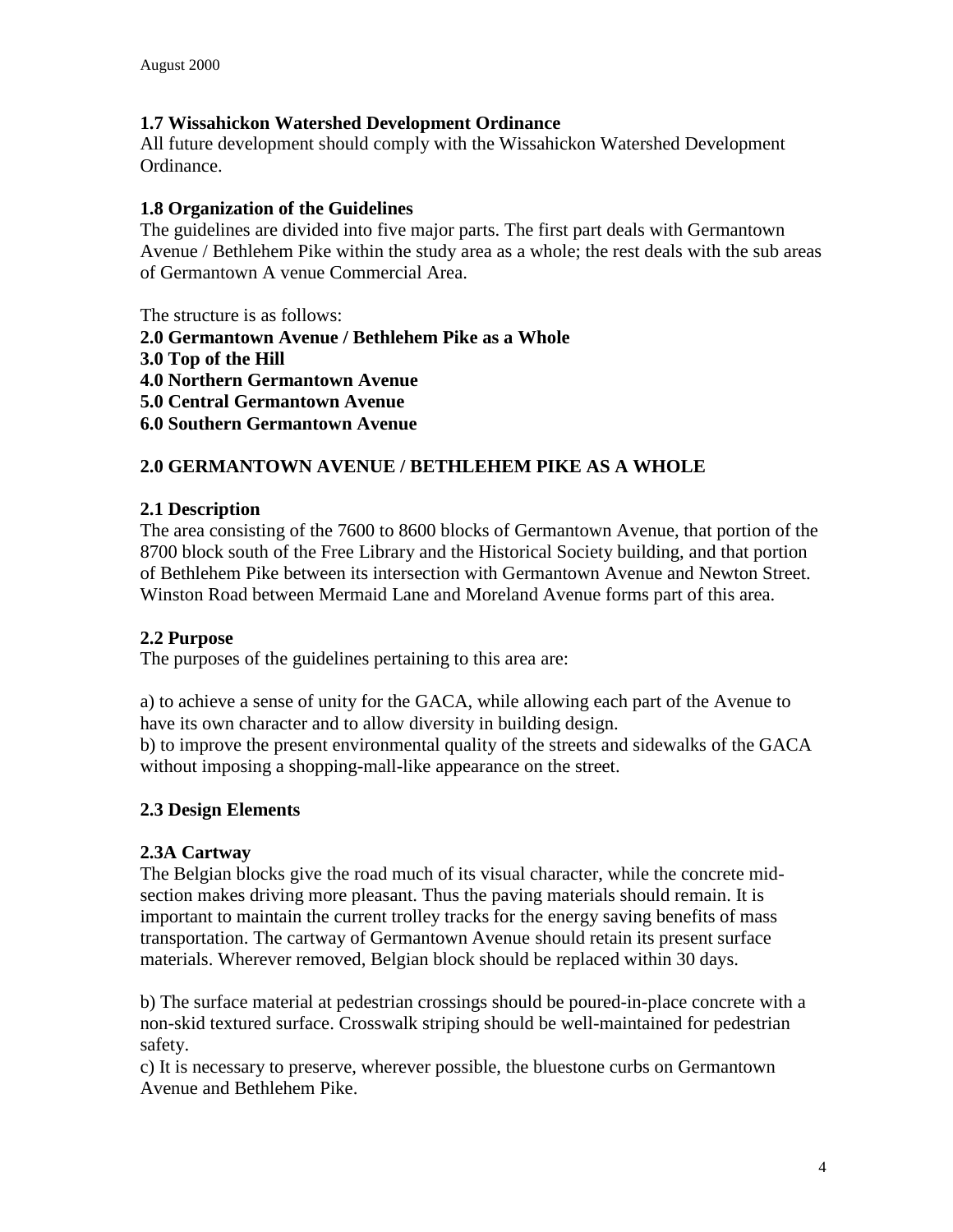## 2.3B Parking and Curb Cuts

Any new curb cuts and driveways in the GACA are not to be approved unless they are part of an approved, comprehensive, professionally-conducted traffic and parking study accompanied by a site plan of the entire square block under review.

## 2.3C Street Lights

Street lights act as an important unifying element of the Avenue. The similarity of fixtures and their placement at regular intervals gives the visual continuity to the street.

a) Any replacement or addition of individual street lights on Germantown Avenue should by the same model as the existing ones.

b) If major replacement of light standards occurs, a style compatible with the historic character of the community should be selected for installation.

c) If new light standards are installed along Bethlehem Pike, they should be similar in design to those on Germantown Avenue.

# 2.3D Trolley Wire Support Poles

The metal trolley wire support poles should be replaced when required with the type of concrete pole that now exists.

# 2.3E Landscaping

Appropriate plantings along streets and sidewalks should be encouraged. Street trees are mandatory adjacent to the cartway. Such trees provide natural air-conditioning, assist in setting a pedestrian scale, and create a comfortable sense of place.

## a) Planting Strips

Trees should be planted on 15-25' centers, depending on tree size, within a continuous planting strip parallel to the cartway. The strip, which will permit adequate moisture to roots, should be made of cobbles, slates, bricks, precast concrete pavers, or grass. Paver colors should complement adjoining buildings, and gray or muted brown tones are recommended. The materials used within the strip should be sympathetic to pedestrian flow and safety concerns. It is recommended that all planting strips be curbed with appropriate historic materials. Proper installation of the planting strip is required in order that the materials do not shift, break or dislodge themselves. To permit adequate drainage and sufficient oxygen to tree roots, the planting strip should rest upon a bed of fine sand. The use of poured concrete or other non-pervious materials is prohibited. b) Tree Pits

If a planning strip as described above is not feasible for safety and pedestrian flow considerations, tree pits are remitted. The pits should be a minimum of 16 square feet, preferably a 4 by 4 foot square. If that is not possible, then a long narrow strip, e.g. 2 feet by 8 feet, will be permitted. Border materials for the pit should be cobbles, slates or Wissahickon schist. Openings in the sidewalk for the tree pits should be smooth, saw-cut, and bear a logical relationship to the scoring pattern of the concrete.

## c) Types of Trees

Diversity is encouraged in the selection of street trees. Recommended types include beeches, oaks, red and sugar maples, and American chestnuts. The creation of large, welladapted trees with overarching canopies is encouraged where possible. Consideration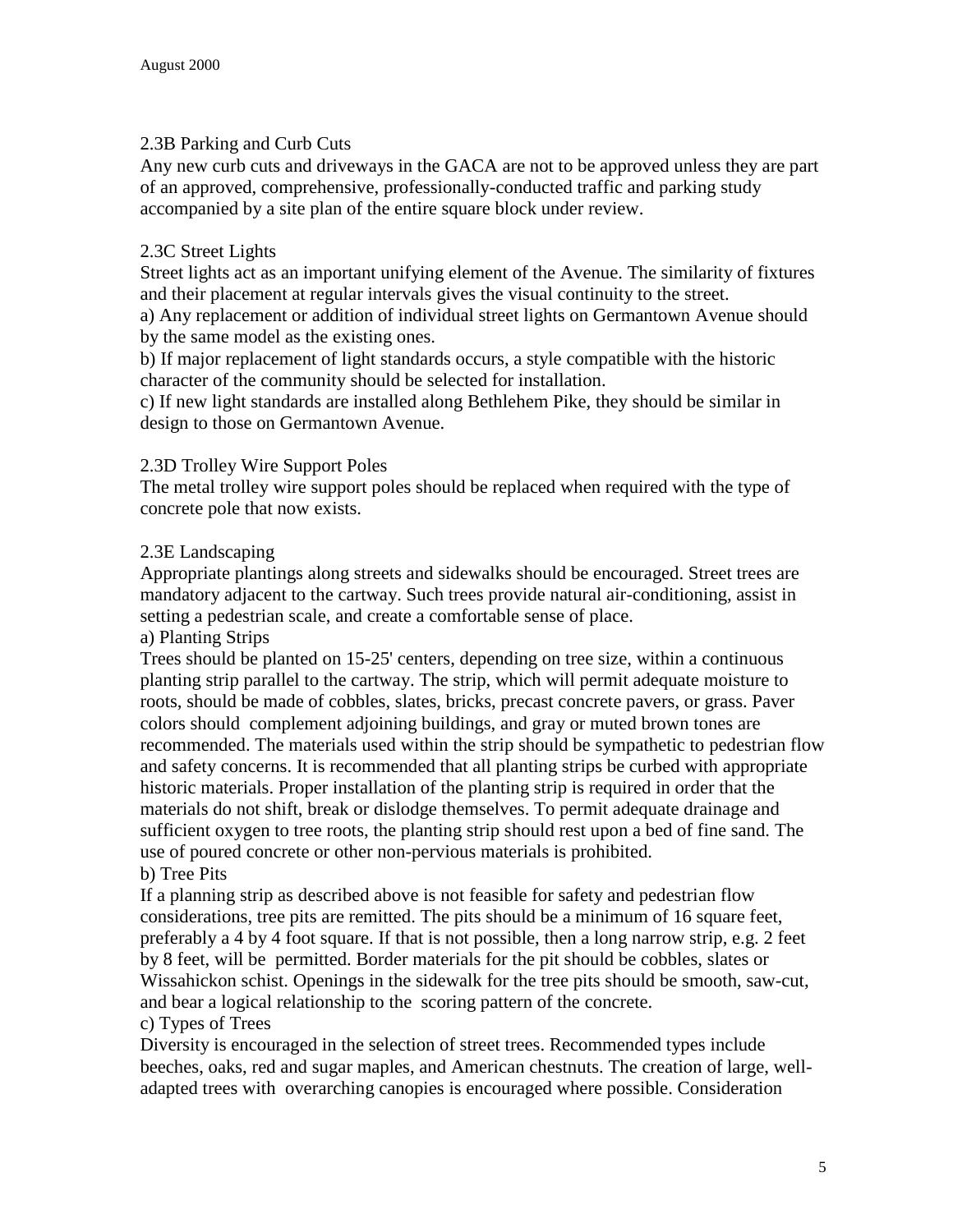should be given to texture, seasonal color and form in selection of specific tree types. The CHCA Street Tree Inventory should be consulted for location-specific recommendations. Callery pear plantings should be restricted to Germantown Avenue only; They may be used there because of the necessity of not interfering with the trolley wires.

d) Additional Landscaping

Wherever possible, specimen plantings should be avoided. Recommended are loose groupings of canopy trees, understory trees and shrubs, both deciduous and evergreen, and an evergreen ground cover. Tree planting is strongly encouraged in all available open areas --behind property lines, in parking lots, and in alleyways. Window planters and planting barrels of natural materials are strongly encouraged at appropriate spots. Blank walls should be interrupted with plant materials. Planting beds should be placed logical relationship to supporting architecture. If planting strips are insufficient to support street tree growth, perennials and appropriate shrubs should be planted.

e) Sensitivity to existing landscaping structures, such as walls, trellises, or stone or slate steps is strongly encouraged.

# 2.3F Public Sidewalks and Pedestrian Throughways

The public sidewalks and pedestrian throughways that service the GACA should provide a unity of design and appearance in harmony with surrounding walkway surfaces while ensuring pedestrian safety. The diversity of paving materials (brick, flagstone, Belgian block pavers, etc.) is encouraged along sidewalks, private alleyways, pathways, courtyards, and entrances to parking lots and stores. Wherever possible, plantings along pedestrian throughways should be preserved and enhanced. Macadam is not to be used under any circumstances.

## 2.3G Exterior, Retail and Commercial Signage

Retail and commercial signs are important components of the streetscape. Signs do more than communicate information. By the quality of their design, they can either contribute to, or diminish the integrity of the Historic District. They can serve as attractive accents, or they can clutter the streets.

The purpose of the sign guidelines is to promote the visual cohesiveness of the Historic District by encouraging signs to be harmonious with the character of each building. To avoid monotony, individual proprietors are urged to design their own signs within these specified perimeters. Imaginative designs become artistic expressions. New or modified signs should reflect, in a creative way, the historic village atmosphere of Chestnut Hill. When creating or altering a sign, attention should be directed to all aspects of its design: its message, size, shape, colors, lettering materials, lighting, location, relationship to the architectural style of the building, and connection to adjacent structures. Signs should also be compatible with the pedestrian scale of the community and, by their careful conception, enhance the overall experience of Chestnut Hill. Changes to existing signs of new sign construction must be reviewed and must comply with the following guidelines: a) All signs must comply with the existing Philadelphia zoning ordinances.

b) Plastic, internally lit, or flashing signs are not allowed. Internal, but not external, neon signs may be permitted with approval. Neon should not contain specific product or business names but rather depict a symbolic or decorative characterization of goods / services offered. (For example, a restaurant would illustrate eating utensils.)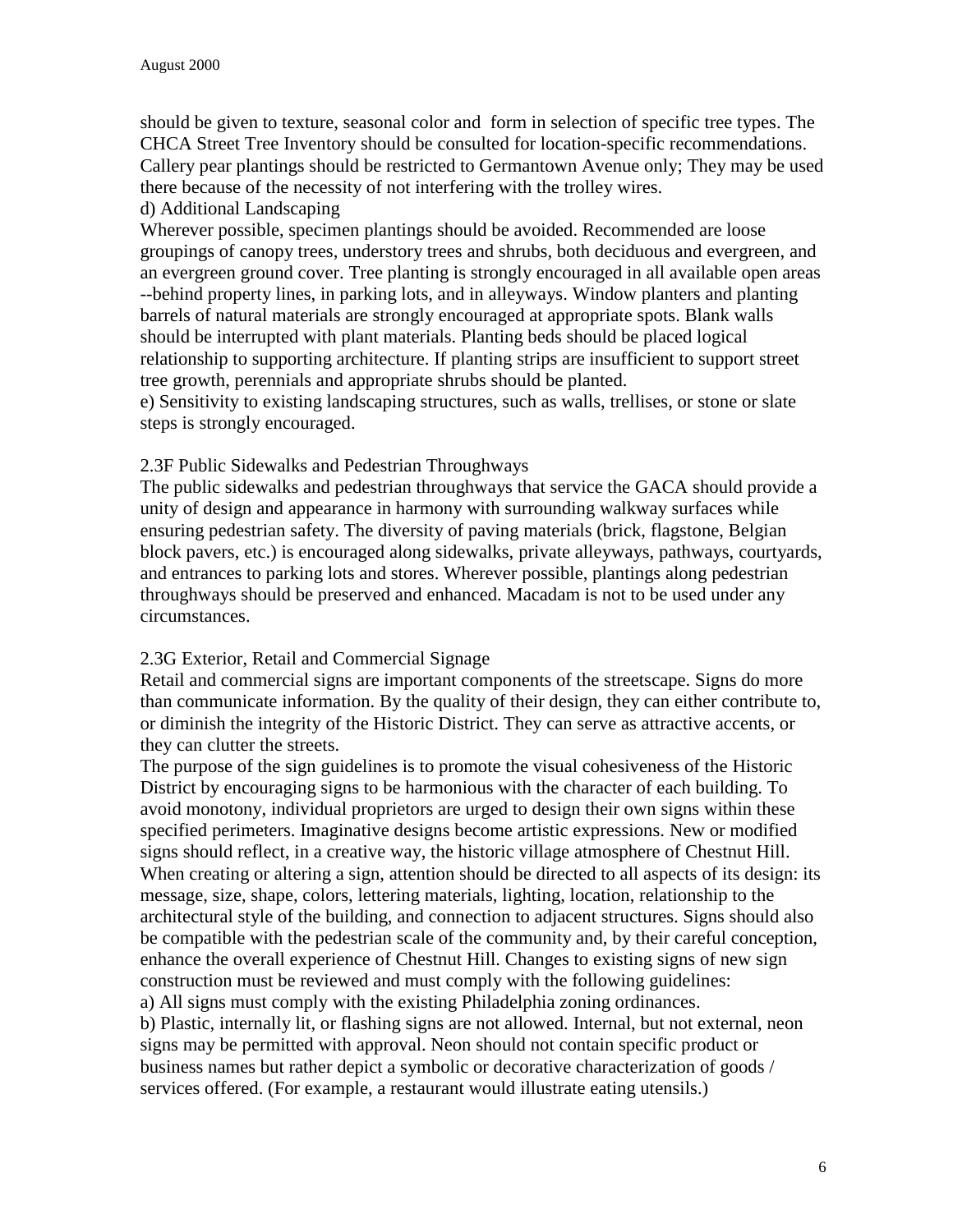c) Spinners, flags, balloons or pennants that are used for advertising purposes are not allowed, but temporary use is addressed in Section 2.31.

d) The content of a sign should be restricted to the name, function, and logo of the business.

e) Sign color and design shall be moderate, attractive, and in keeping with the architectural style of the building and, secondarily, with adjacent structures.

f) All sources of sign lighting should be hidden from view. The lighting should be shielded so that no direct light shines onto sidewalks, streets, or adjacent properties.

g) Up to three signs per business are allowed, if approved.

h) All signs must be in proportion to the building as defined below:

i) Sign area:

a. The area shall mean all the area of lettering, wording, and accompanying designs and symbols, together with their background (whether open or enclosed) but excluding framework and bracing.

b. Where the sign consists of individual letters, designs, or symbols, painted on or attached to a building, wall, awning, or window, the area shall be the smallest rectangle which encompasses the letters, designs or symbols.

2) Wall signs:

a. Wall signs are parallel and attached to an exterior wall of a building. A wall sign must be no more than 15% of the wall (including window and door openings) to which it is attached and no more than twelve square feet in size.

b. The sign must not be placed so that it obscures significant architectural features of the building.

3) Projecting signs:

A projecting sign shall be in compliance with the Philadelphia Code.

4) Roof signs are prohibited.

5) Pylon signs:

a. Pylon signs are permanently anchored in the ground, and should only be considered when wall mounted signs cannot be used.

b. No pylon signs should be allowed on Germantown Avenue or Bethlehem Pike unless they are behind the property line.

c. The maximum size for the sign face is 12 square feet and the maximum height of the pylon sign is 6 feet.

6) Portable signs are prohibited.

7) Billboards are prohibited.

8) Interior window signs:

a. Interior window signs are permanent and painted on or attached to the inside surface of a building or within the interior display area.

b. Window signs should not be more than 30% of the glass area of which they are a part. The area of window signs is included in the total calculation of allowable signage area.

c. Lighting should be interior back-lighting only.

2.3H Off-premises signs are prohibited

#### 2.3I Temporary Signs

a) Temporary signs shall not have more than one dimension exceeding four feet nor have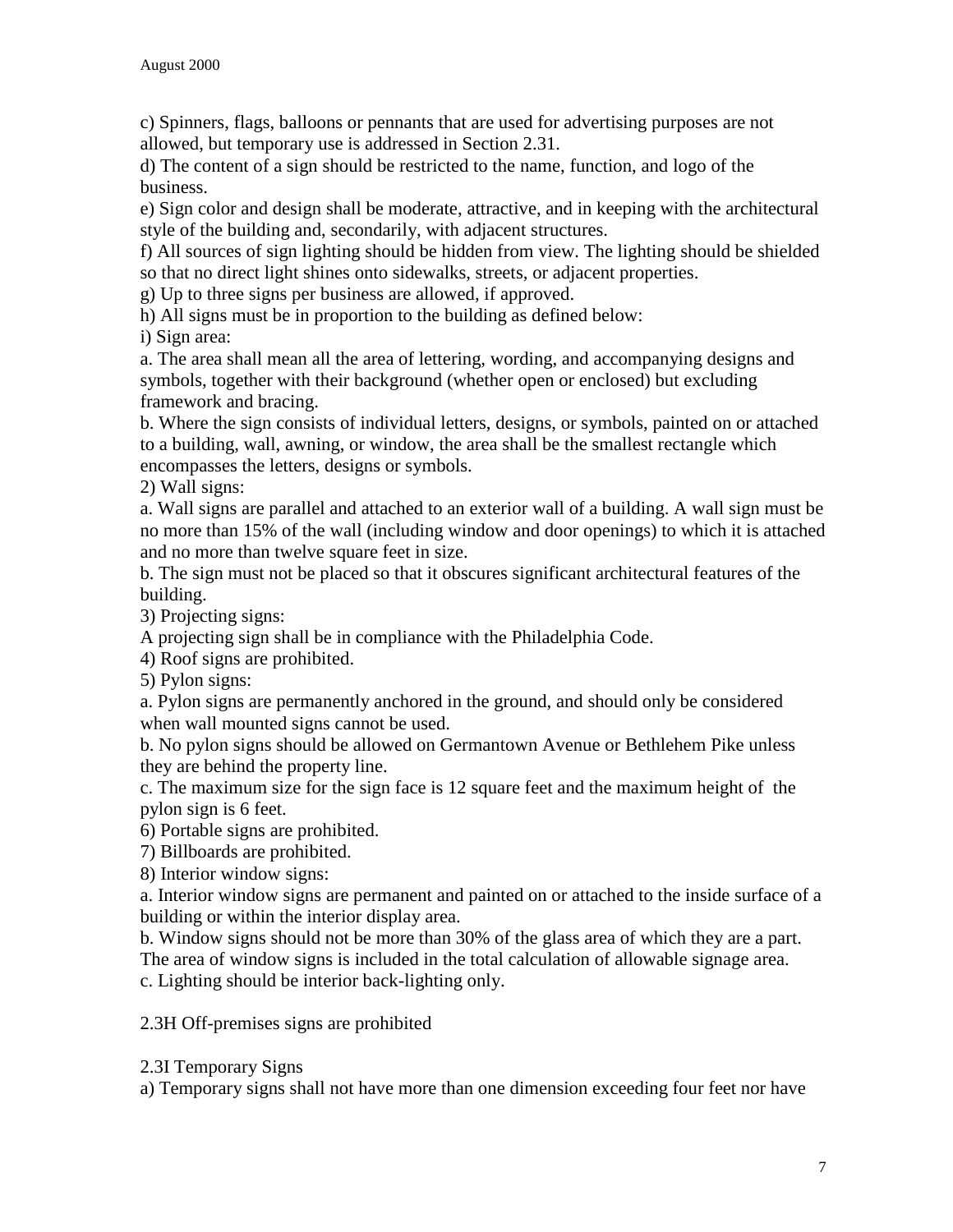an area exceeding 50 square feet.

b) No temporary sign shall extend over or into any street, alley, sidewalk or other public thoroughfare nor shall it be erected so as to prevent free ingress to or egress from any door, window or fire escape.

c) Temporary signs may be displayed for no more than 30 days. Exceptions must be approved.

# 2.3J Exempted Signs

The provisions of these guidelines do not apply to the following signs:

a) Real estate signs which advertise the sale, rental or lease of the premises on which such signs are located.

b) One professional nameplate not exceeding 24 square inches in area per name.

c) One bulletin board not over eight square feet for public, charitable or religious

institutions when it is located on the premises of such institution.

d) Signs denoting the architect engineer or contractor when placed on a work project. Such signs should not exceed 16 square feet in area.

e) An occupational sign denoting only the name and profession of an occupant in commercial building, public institution building or dwelling house and not exceeding two square feet in area.

f) Memorial signs or tablets and names of buildings or date of erection when cut into any masonry surface or when constructed of bronze or other incombustible material.

g) Traffic or other municipal signs, legal notices, railroad crossing signs, danger signs and temporary emergency or non-advertising signs as may be approved.

h) signs denoting whether a business is open or closed and traffic signs for private businesses, none of which shall exceed two square feet in area.

# 2.3K Building Design

Specific guidelines for the design of structures are provided for each sub-area. The following guidelines apply to the GACA as a whole:

a) Buildings should have no blank facades on any floor facing Germantown Avenue or Bethlehem Pike or the Side streets. The ratio of glass area to wall area should be compatible with neighboring buildings. Large expanses of window glass should be subdivided in order that the pedestrian scale of the buildings on Germantown Avenue be maintained and, wherever possible, enhanced.

b) New construction, renovation, and expansion should be of natural materials including stone, stucco, wood and unpainted brick. The choice of any building material should be compatible with surrounding buildings and appropriate according to the Department of the Interior Standards. Simplicity is preferable. The painting of previously unpainted brick is to be discouraged.

c) The colors of Chestnut Hill should reflect sensitivity to the fact that Chestnut Hill is a National Historic District. Colors should be selected to enhance the architectural style of the building and to harmonize with the colors of the adjacent buildings.

d) Any security grates in shop windows and doors should allow unobstructed view into the window displays when closed. Interior grates are always preferred. The bulk of the overhead storage area should be screened from view.

e) All new structures should be designed to respect neighboring structures in terms of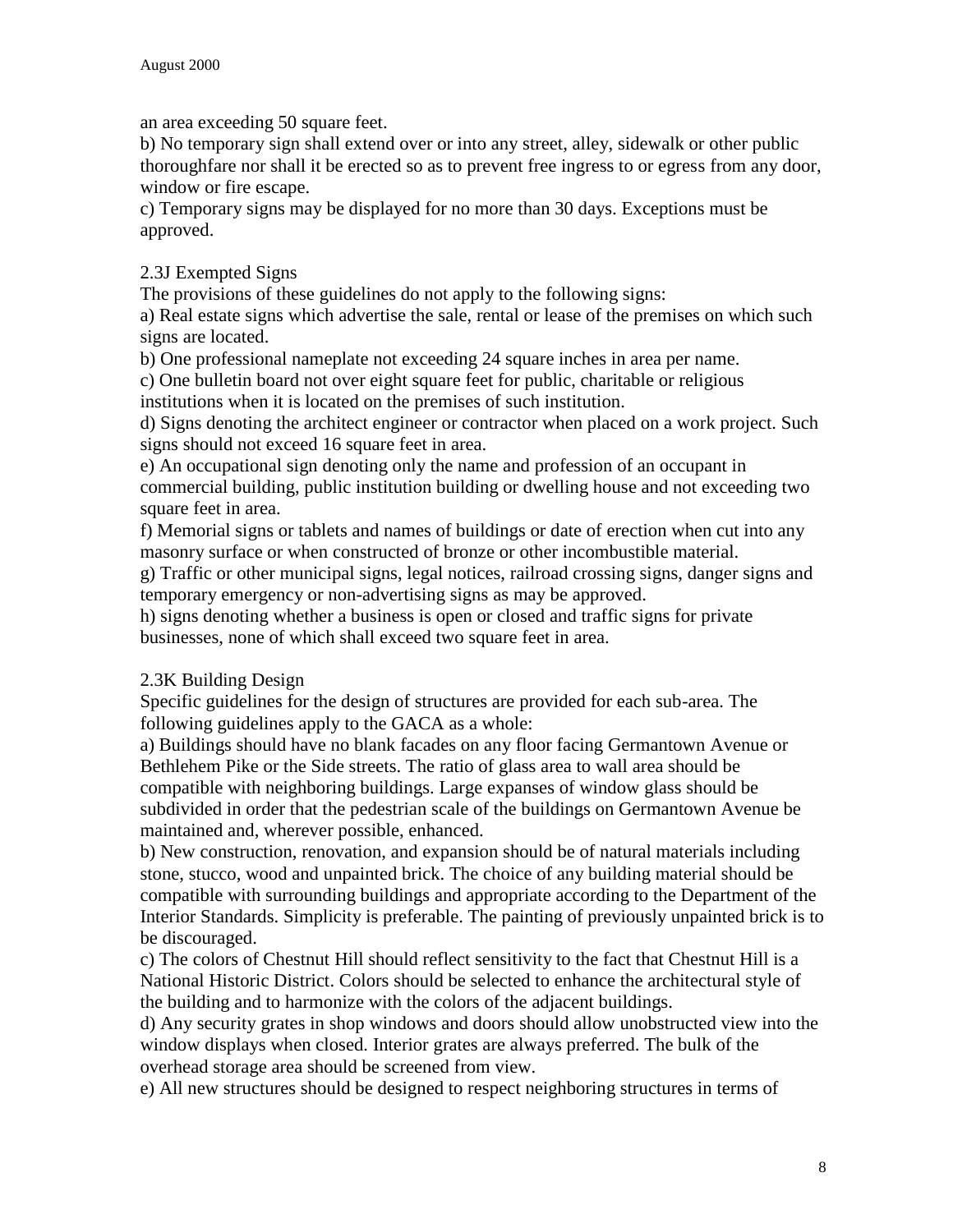proportion, scale, and floor and roof lines. All new construction shall be in harmony with the form, orientation, and configuration of the existing buildings along the street. The building mass of new construction should not overwhelm its neighbors. Height as viewed from the street shall be compatible with adjacent contributing properties. The scale of spaces between buildings should be carefully considered.

f) All finished materials should be in harmony with the style of the surrounding structures and street. All metal sash members should be painted or have opaque coatings.

g) The proportion of openings, width and height of windows, doors and entries, shall be visually compatible with adjacent contributing properties and open space. A long, unbroken facade in a setting of existing narrow structures shall be divided by openings, set-offs, and decorative details into smaller bays thereby complementing the street-scape.

h) The fenestration of new construction or renovated buildings should harmonize with the scale, proportion and rhythm of neighboring buildings, while satisfying the functional requirements of the structure.

i) The structure's roof shape is a major distinguishing visual element. Generally, a simple roof shape similar in form and type to adjacent and visually-related roofs is appropriate. j) A structure which has frontage on more than one street or alley resulting in multiple facades shall require application of compatibility standards to each facade.

# 2.3L Awnings

Awnings mark entries, provide covered areas protected from the sun, rain, snow, create variety and soften the hard facades of the buildings. Each particular use of an awning needs to be approved.

a) Awning colors, materials and design should blend well with the architecture and the adjacent street uses. Awnings should be made of cloth or a similar material.

b) Bottom edge of awning should be not less that 7 feet above ground.

c) An awning may have the name of a business on its lower edge. The use of the business name in this way becomes part of the calculation of the total square footage of allowable signage.

# 2.3M Illumination

a) During the evening and night, lighting levels within stores should be less than the light levels on the street.

b) Window displays should be illuminated with back lighting. Window illumination should not be directed into the street.

c) Ground and pole-mounted artificial lighting sources should be shielded from public view except for low density decorative lighting sources of fifteen watts or less. Light from ground and pole-mounted artificial lighting sources should not spill out onto adjacent public and private properties.

Inconspicuous low-height lighting of planting and paved areas is recommended, particularly where it will contribute to pedestrian safety. General flood lighting of a smallscale building is encouraged.

# 2.3N Fences and Walls

Fences of wrought-iron, stone or wood are encouraged. Chain link fence, although not encouraged, may be used in the rear of a property if not facing on another street. Chain link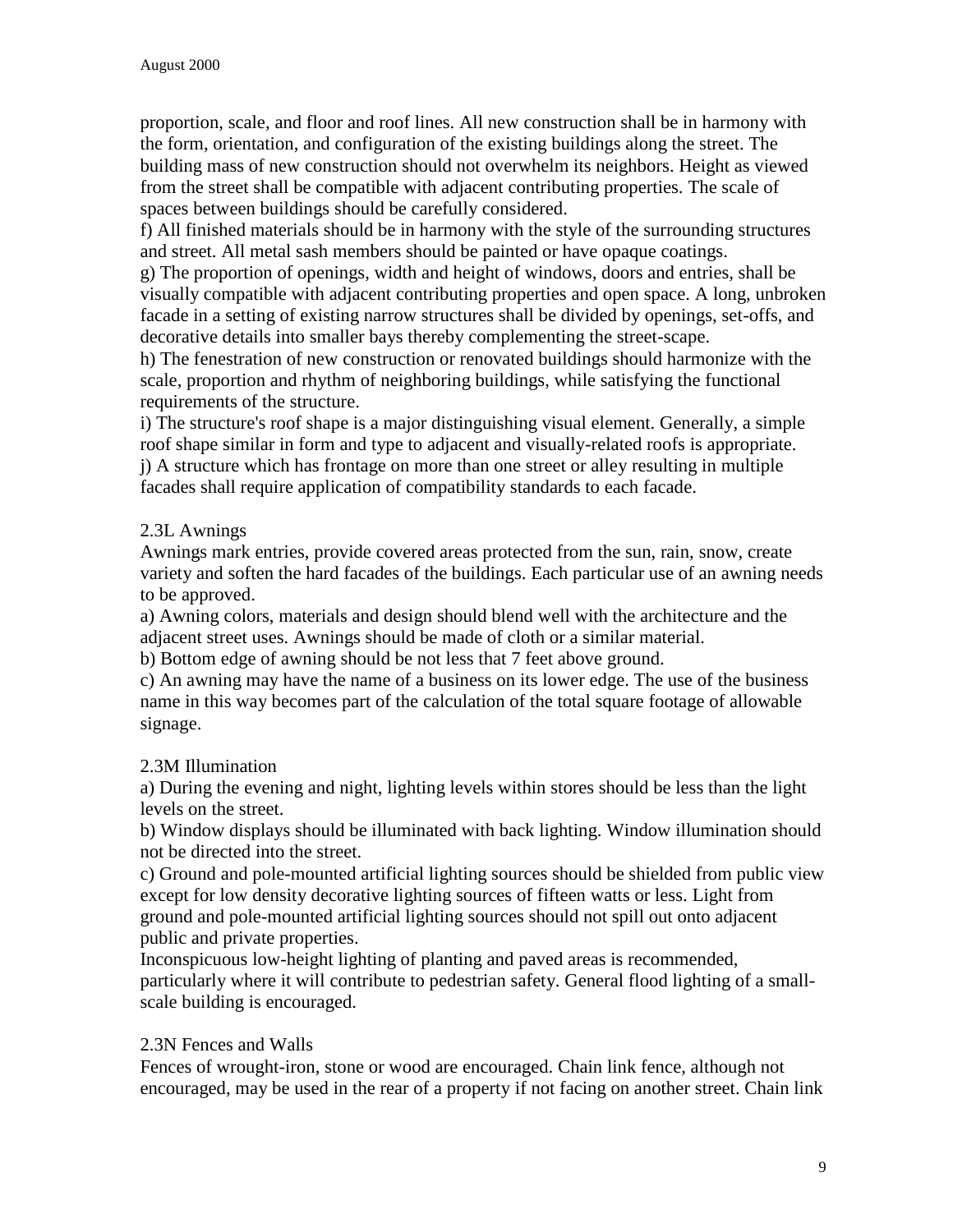fence shall not be erected in a location that is visible from the street or is in front of the setback line. Chain link or privacy fence shall not exceed six feet in height and shall generally be restricted to side and rear yards. Front yard fence shall be permitted only where allowed by guidelines. Box wire, chicken wire and wire fences in general shall be discouraged.

## 3.0 TOP OF THE HILL

### 3.1 Description

The Top of the Hill comprises the following properties: on the west side of Germantown Avenue: 8612 to 8708 Germantown Avenue (inclusive) -- from the SEPTA tracks to the Seventh Day Adventist Church; on the east side of Germantown Avenue and Bethlehem Pike: 8623 Germantown Avenue to 3 Summit Street; and on Bethlehem Pike: from the intersection of Germantown Avenue to 57 Bethlehem Pike.

## 3.2 Purpose

The purposes of the guidelines for this area are as follows:

a) to provide a visually strong gateway to the Germantown Avenue Commercial District,

b) to provide a continuity in the character of the northern end of Germantown Avenue and

c) to provide a buffer between residential and commercial areas of Chestnut Hill.

#### 3.3 Land Uses

The present land uses should continue. The filling stations should continue as at present or become retail, commercial, institutional or residential in the future all other uses should remain the same.

All present public parking lots should be retained. Conversion of parking lots to building use should be strongly discouraged.

## 3.4 Design Elements

The guidelines that apply to Germantown Avenue as a whole apply to this area. These guidelines can be described by considering them element by element.

## 3.4A Site Layout

The set back of existing buildings (i.e., space between the building and street) should be maintained. New development should be designed to include pedestrian plazas and throughways. Given the transitional nature of this area, any new construction should use existing set-backs as the precedent to be maintained. Particularly careful review is required in order that extra sensitivity to the churches and residential buildings by shown in any zoning changes and in building design.

## 3.4B Building Massing

All building facades on Germantown Avenue and Bethlehem Pike should be at least two stories but not more than three stories tall.

#### 3.4C Building Facades

a) Building fronts should be "subdivided" into not greater than 20-foot units.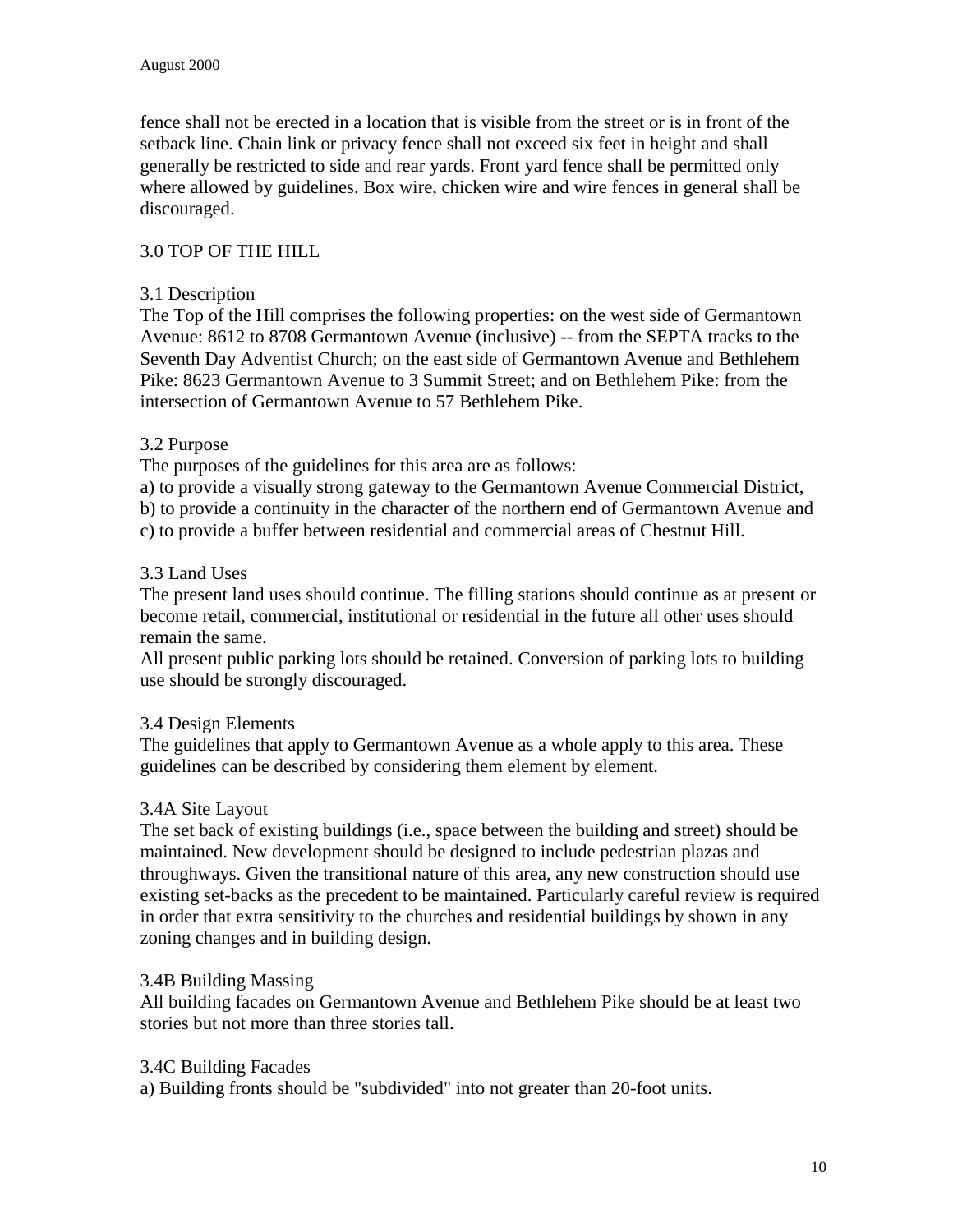b) The ground floor of all non-institutional buildings should have entrances at no more than 20-foot center to center.

The land uses in the area should remain as they are. Any two-or-more-story buildings should provide residential or office uses on the upper floors. The uses permitted under C-I and C-2 zoning should be enforced. The goal is to have people present in the buildings on the Avenue at all times. Germantown Avenue is busiest from mid-morning on into the evening. On the west side of the A venue, the buildings tend to be two stories high, thereby allowing a residential presence while not blocking out sunlight. The three-story buildings on the east side do block some morning sun, but fewer people are on the Avenue at that time of day. The additional floors provide desirable residential uses. Structures of greater than three stories would significantly change the character of Germantown Avenue in this area and reduce the amount of sunlight during the critical part of the day.

## 4.4 Design Elements

The guidelines which apply to Germantown Avenue as a whole apply to the Northern Germantown Avenue segment of the GACA. These guidelines can be best described in considering them element by element.

## 4.4A Site Layout

a) New curb cuts and driveways are not permitted on Germantown Avenue unless a comprehensive parking and traffic study is presented and approved. All parking for new developments must be accessed from side streets or existing alleyways. b) Setbacks for any new construction taking place with the Northern Germantown A venue Area should be based upon existing setbacks with no more than 75% of the site being covered by buildings with the remainder of the site to be allocated for public parking or open space. Efforts should be made to encourage a building density of less than 75%. Parking should be located behind The land uses in the area should remain as they are. Any two-or-more-story buildings should provide residential or office uses on the upper floors. The uses permitted under C-l and C-2 zoning should be enforced. The goal is to have people present in the buildings on the Avenue at all times. Germantown Avenue is busiest from mid-morning on into the evening. On the west side of the Avenue, the buildings tend to be two stories high, thereby allowing a residential presence while not blocking out sunlight. The three-story buildings on the east side do block some morning sun, but fewer people are on the Avenue at that time of day. The additional floors provide desirable residential uses. Structures of greater than three stories would significantly change the character of Germantown Avenue in this area and reduce the amount of sunlight during the critical part of the day.

## 4.4 Design Elements

The guidelines which apply to Germantown Avenue as a whole apply to the Northern Germantown Avenue segment of the GACA. These guidelines can be best described in considering them element by element.

## 4.4A Site Layout

a) New curb cuts and driveways are not permitted on Germantown Avenue unless a comprehensive parking and traffic study is presented and approved.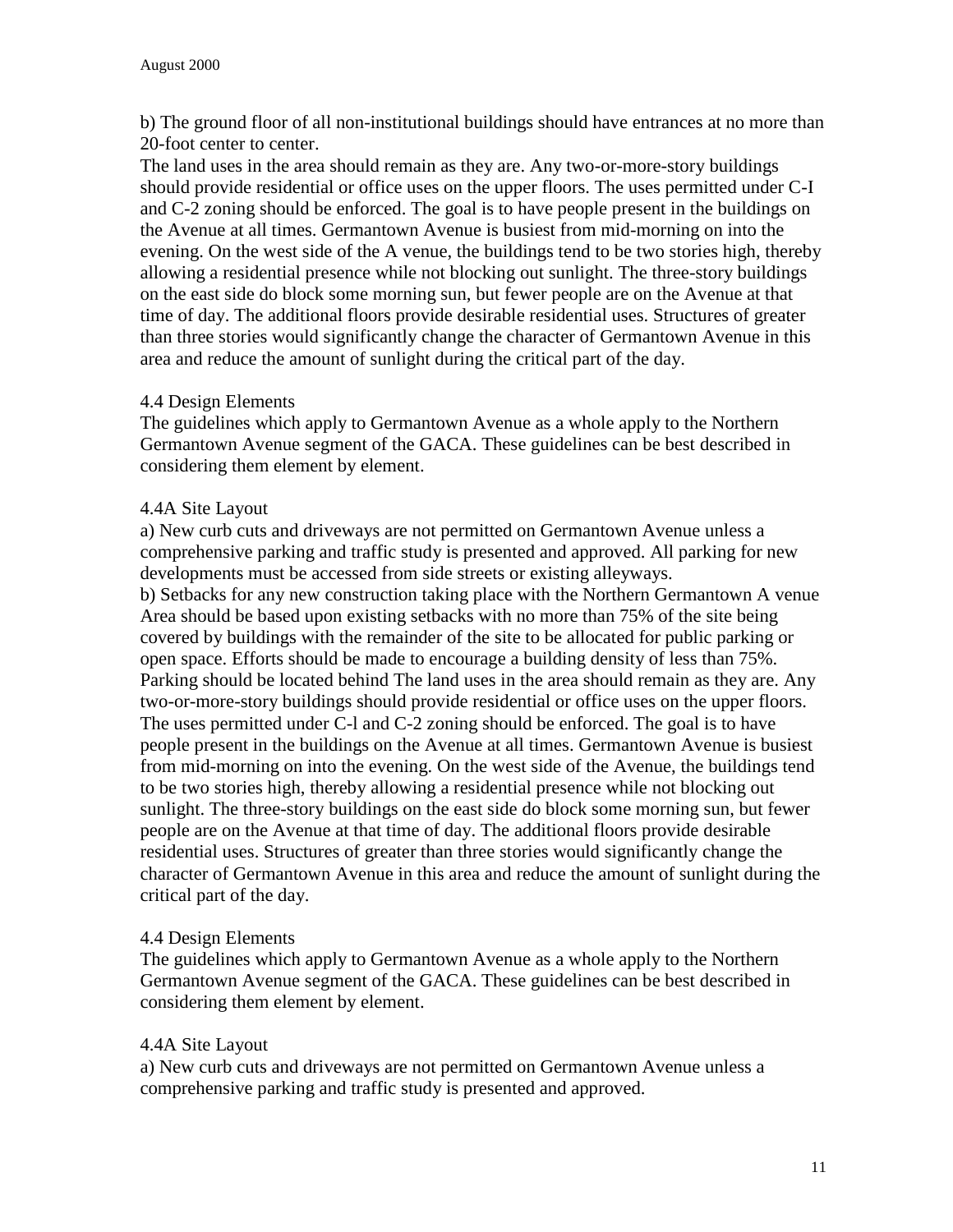All parking for new developments must be accessed from side streets or existing alleyways. b) Setbacks for any new construction taking place with the Northern Germantown Avenue Area should be based upon existing setbacks with no more than 75% of the site being covered by buildings with the remainder of the site to be allocated for public parking or open space. Efforts should be made to encourage a building density of less than 75%. Parking should be located behind the building.

c) Expansion of existing buildings is discourage, but may be permitted either to the rear or to the side of the property but not to the front of the buildings.

d) New development should be designed to include appropriately scaled pedestrian plazas and throughways.

## 4.4B Building Massing

a) All new construction on the west side of Germantown A venue should be no more than two stories in height. Those on the east side should be compatible with adjoining structures and be no more than three stories high.

b) The present distribution of alleys linking Germantown Avenue to the parking and other uses behind the row of buildings on the Avenue should be retained. This breaks up the row of facades into smaller units.

# 4.4C Building Facades

a) The buildings housing first floor retail shops should be divided into units of no more than 20-foot facades.

b) The first floor of all non-institutional buildings should have entrances at no more than 20-foot intervals, center to center.

c) New buildings should us materials and color to harmonize with existing commercial structures.

# 5.0 CENTRAL GERMANTOWN AVENUE

## 5.1 Description

Central Germantown Avenue consist of the 7900 to 8200 blocks, inclusive. These are blocks between Springfield and Southampton A venues. The unique character of this part of Germantown Avenue is derived from the building-to-street relationship and the relationships between the buildings. Deep setbacks, wide side yards, and porches contribute to the residential ambiance which significant in this sub-area.

## 5.2 Purpose

The purpose of these guidelines is to maintain the diverse mix of land uses in this part of the Avenue as well as its more open character in comparison to the northern part.

## 5.3 Land Uses

a) The present land uses should be maintained. In particular, residential uses should not be converted to commercial or retail uses. Current zoning should be maintained. b) There should be no parking lots facing Germantown Avenue. Parking should be at the rear of the buildings.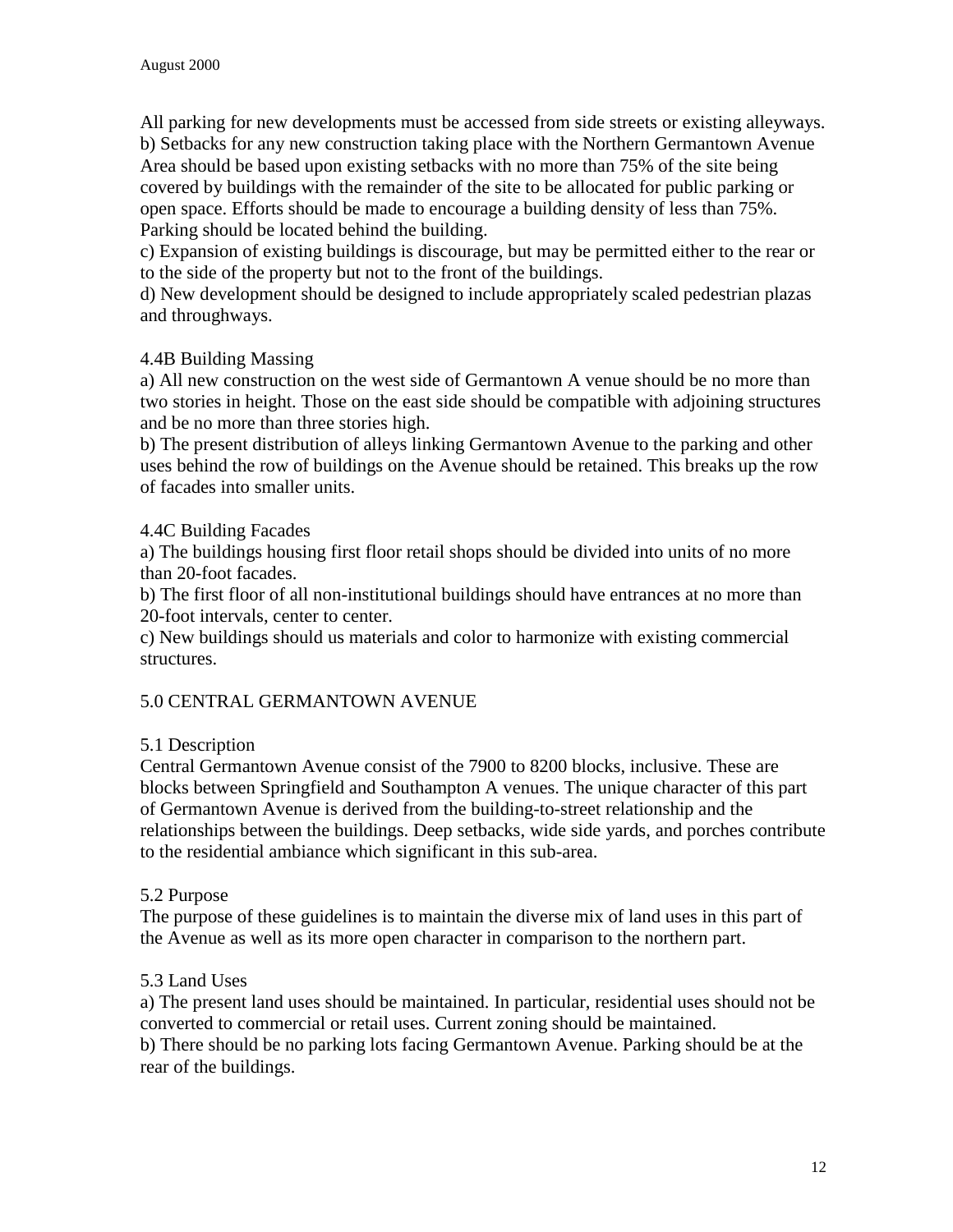## 5.4 Design Elements

The guidelines which apply to Germantown Avenue as a whole apply to this area. These guidelines can be described best by considering them element by element.

### 5.4A Site Layout

a) The present building-to-street relationship should be maintained. If a building is demolished, the new building should be built to the same line as the one it replaces. It the lot is greater than 5000 square feet, the structure should be built to the property line on Germantown Avenue and any side streets, covering no more than 75% of the total area. The rear of the site should be used for parking.

b) There should be no parking lot driveways on this part of Germantown A venue other than those already existing. All parking driveways for new developments should be located at the rear of buildings and off side streets or existing alleyways.

c) The unique character of this area is derived from the deep setbacks and wide side yards which contribute to the residential ambience of this sub-area. This should be encouraged in any new development.

#### 5.4B Building Massing

a) All new buildings on Germantown Avenue should be no more than two stories high unless they are set back a least 15 feet from the property line. In this case, they may be three stories high.

b) The present side yard spaces should be retained if new buildings are constructed. c) Roof slopes for new structures should reflect the varied architectural character of Chestnut Hill.

## 5.4C Building Facades

a) The buildings housing first floor retail uses should be divided into units of no more than 20-foot street frontages.

b) Buildings on Germantown Avenue should have entrances at no more than 20- foot intervals center to center facing the Avenue.

#### 5.4D Sidewalks

The guidelines for the design of sidewalks are the same as for Germantown Avenue as a whole.

#### 5.4E Landscaping

The general guidelines for landscaping found in Section 2 apply to this sub-area. Particular attention should be paid to these additional guidelines:

a) For residential uses, setbacks from the lot lines should be heavily landscaped with a mixture of evergreens and deciduous vegetation as well as ground covers.

b) Commercial uses should provide planting boxes and beds under windows and on available ground space.

c) Every effort should be made to preserve existing stone retaining walls and their appropriate landscaping.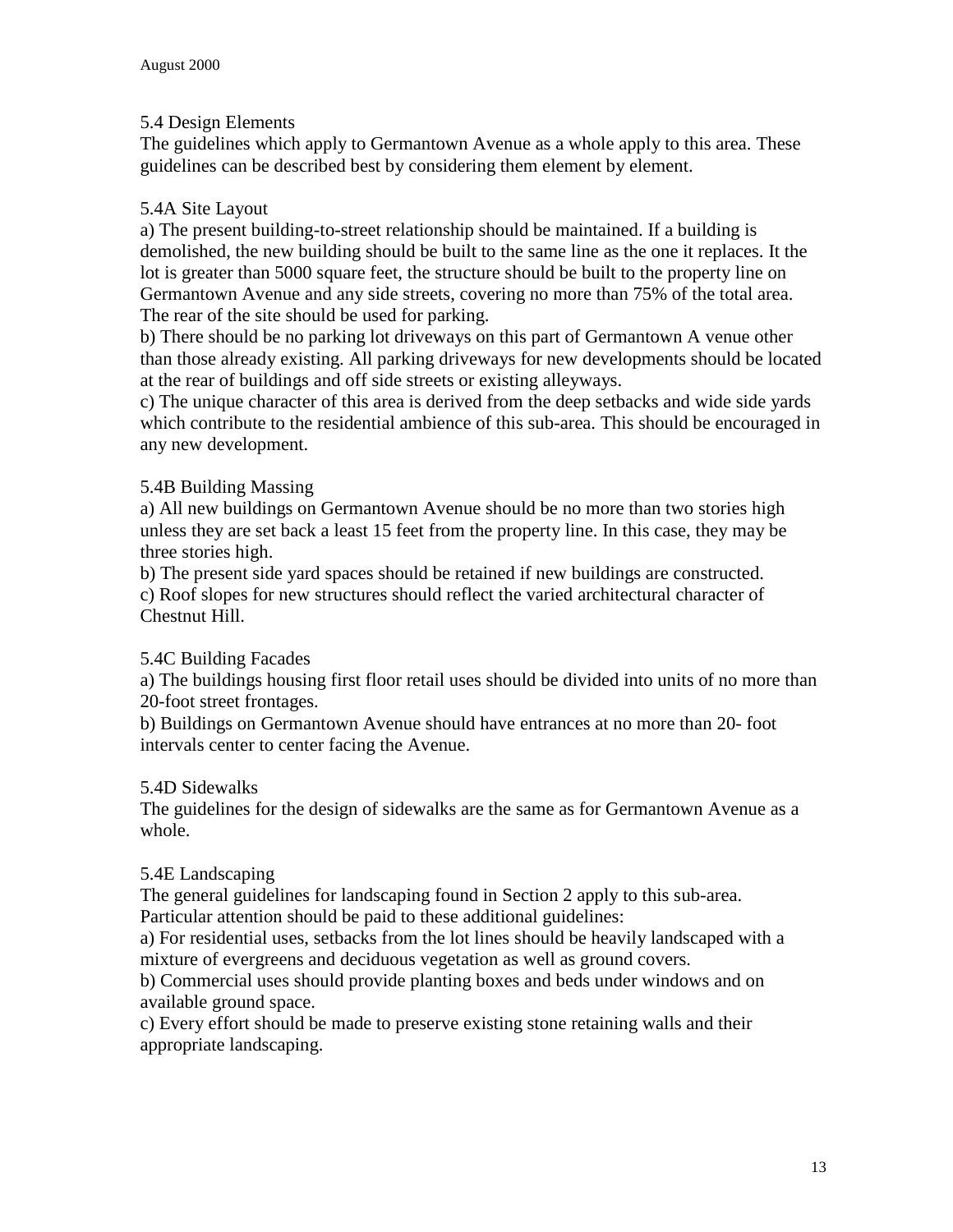#### 6.0 SOUTHERN GERMANTOWN AVENUE

#### 6.1 Description

Southern Germantown Avenue consists of the 7600 to 7900 blocks of Germantown Avenue. These are the blocks from the viaduct of the abandoned railroad up the hill to Willow Grove Avenue. In addition, the block of Winston Road between Mermaid Lane and Moreland Avenue shall be considered as part of the Southern Germantown Avenue section of the GACA. The boundaries of this area are on the west side, southern Germantown Avenue which consists of conventional strip destination shops with parking and landscaping in the front and I or on the sides of existing buildings. Minimal screening of parking exists. The mass of the buildings on the west side is substantially greater than on the east side. The east side of Germantown Avenue consists of a mixture of residential, industrial and commercial uses. Buildings are of a more pedestrian scale and, with the exception of one apartment complex, do not have parking in front. Residential uses on the east side enjoy varying degrees of setback from property lines fronting on Germantown Avenue.

#### 6.2 Purpose

The purpose of these guidelines is to improve upon the present unique qualities of this subarea while rectifying some of its problems. The greatest asset is the relative openness. The goal, therefore, is to enhance this openness while recognizing this sub-area's function as a gateway to the more densely developed northern sub-areas.

#### 6.3 Land Uses

The land uses in this area should comply with the zoning code.

#### 6.4 Design Elements

The design guidelines which apply to the GACA as a whole apply to southern Germantown Avenue. Design should reflect the area's function as a transition between the green, open space of Fairmount Park's Cresheim Valley and the more densely developed commercial zone north of Willow Grove Avenue. Design should develop a sense of increasing openness as one proceeds south on Germantown Avenue, and conversely, a sense of enclosure as one progresses north "up the Avenue" to denser development. Design should be sensitive to combining open space and generous landscaping to preserve existing expansive views. Because of the transitional function of this area, each block requires separate discussion.

#### 1) Site Layout: East Side

a) 7600 Block

The Mermaid Inn and adjoining buildings should be preserved. The existing public transit building should be retained. Parking in this area should be in the rear of buildings and screened from adjacent properties. Public monuments, plantings, and parks should remain. All surrounding open space fronting on both Germantown Avenue and Winston Road should remain.

#### b) 7700 & 7800 Blocks

The present relationships of buildings to the street should be retained. With the exception of the existing apartment complex site, new buildings should be constructed on existing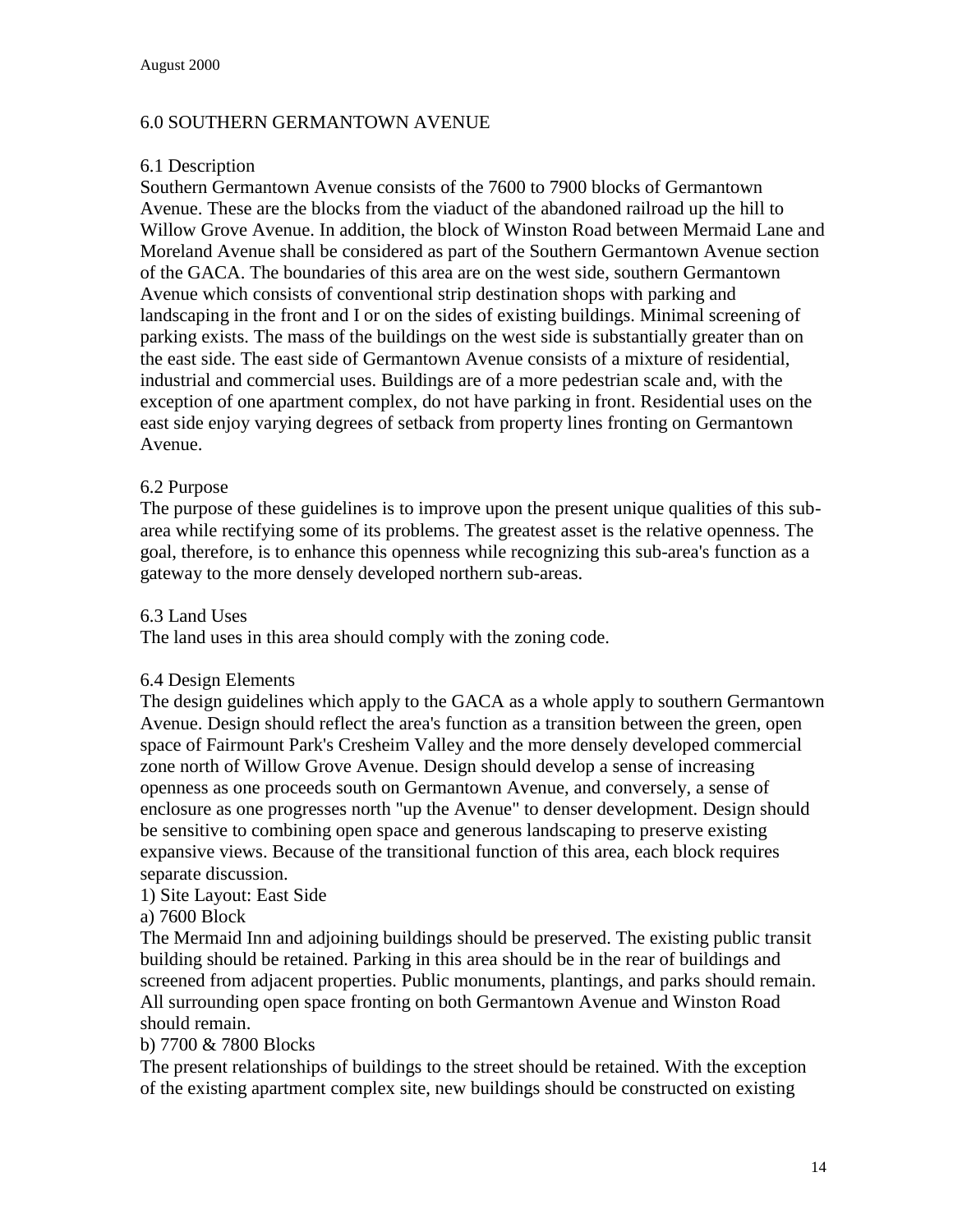building lines and in no case have parking in front. All new parking should be provided at the rear of the property. The setbacks of any new construction should be sensitive to adjoining properties.

c) 7900 Block

Present building-to-property lines must be maintained. Sensitivity to the historic character of this area is required. Existing open space should be preserved.

2) Site Layout: West Side

a) 7600 & 7700 Blocks

New construction should have all parking in the rear. Buildings should have a minimum 10 foot planting strip in the front and be generously landscaped. Mass of building should be sensitive to east side structures.

b) 7800 Block

New construction should be set back from front property lines by a minimum of 10 feet and be generously landscaped. Comer properties should have a minimum of 8 feet of planting strip along side street frontage. Parking should be well-screened and placed in the rear of all buildings. Spaces between buildings should provide pedestrian walkways to Germantown Avenue and not be used for parking lot entrances.

#### c) 7900 Block

New construction should be to existing building lines. Empty spaces between the buildings should be landscaped and well-maintained.

3) Site Lay-out: Winston Road between Mermaid and Moreland Avenues. *Guidelines to be written*

## 6.4B Building Massing

No new buildings should be more than 100 feet in frontage on Germantown Avenue, nor more than three stories high.

## 6.4C Building Facades

a) The building facades facing Germantown Avenue should be divided into no more than 30 foot units with entrances nor more than 30 feet apart, center to center. b) The units should be created by breaks in the facade such as cornice line, color, facing material, visible column spacing and/or projecting vertical line of brickwork.

c) New structures or alterations should be of natural materials sensitive to surrounding structures.

## 6.4D Sidewalks

When any sidewalk is remade or a new one created, the guidelines in Section 2.3F pertain to this sub-area of the GACA. In addition, every effort is required to preserve the distinctive grassy areas surrounding the sidewalks of Southern Germantown Avenue.

#### 6.4E Landscaping

The guidelines for landscaping for this sub-area are those for the GACA as a whole. To enhance the feeling of openness so desirable to this sub-area, it is extremely important that set-backs, empty spaces between buildings, and side yards should be landscaped with a mix